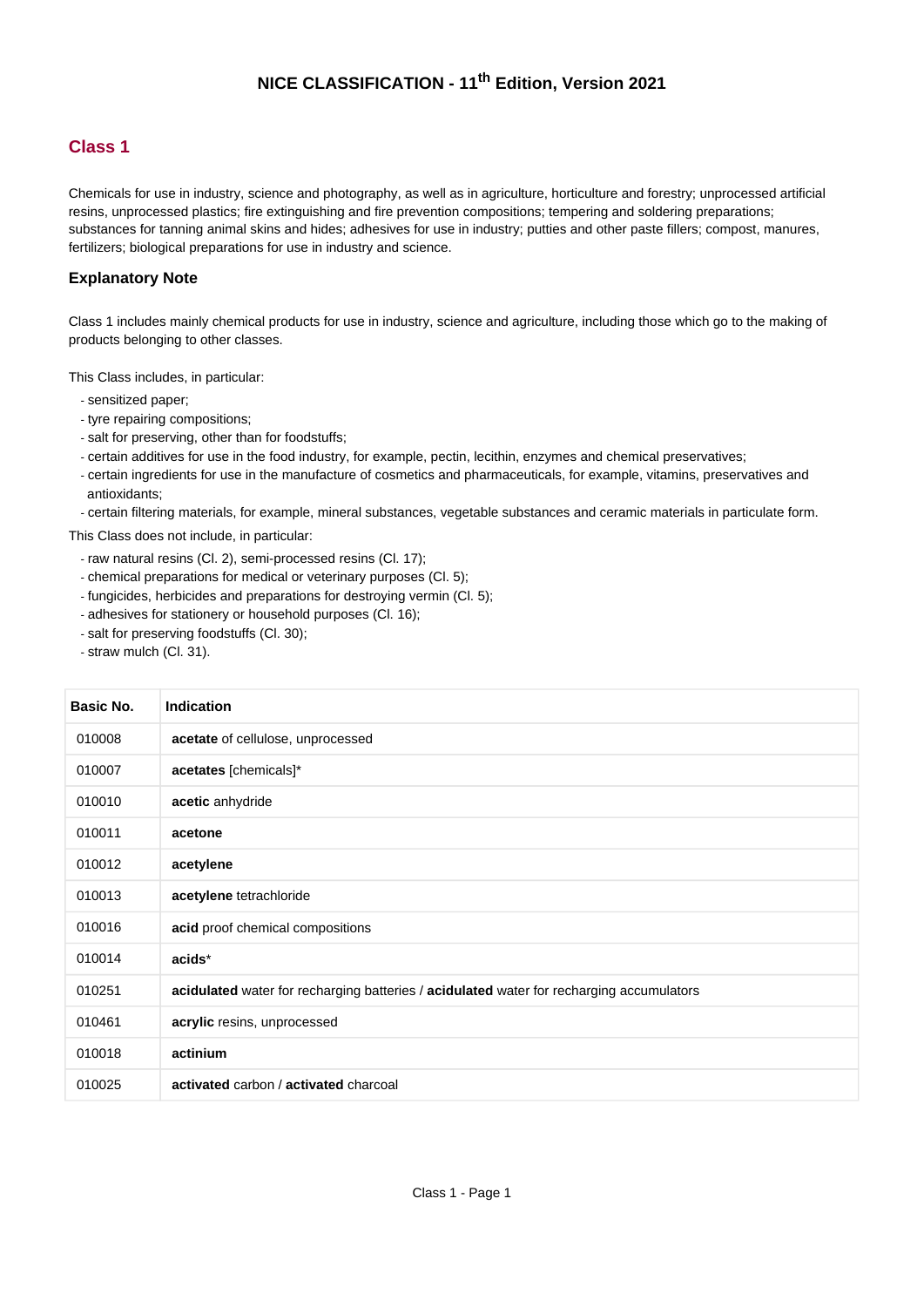| 010019 | additives, chemical, to drilling muds / chemical additives to drilling muds           |
|--------|---------------------------------------------------------------------------------------|
| 010309 | additives, chemical, to fungicides / chemical additives to fungicides                 |
| 010308 | additives, chemical, to insecticides / chemical additives to insecticides             |
| 010020 | additives, chemical, to motor fuel / chemical additives to motor fuel                 |
| 010022 | adhesive preparations for surgical bandages                                           |
| 010028 | adhesives for billposting                                                             |
| 010002 | adhesives for industrial purposes                                                     |
| 010203 | adhesives for paperhanging / adhesives for wallpaper                                  |
| 010573 | adhesives for wall tiles                                                              |
| 010690 | adjuvants, other than for medical or veterinary purposes                              |
| 010029 | agar-agar for industrial purposes                                                     |
| 010030 | agglutinants for concrete                                                             |
| 010031 | agricultural chemicals, except fungicides, herbicides, insecticides and parasiticides |
| 010036 | albumenized paper                                                                     |
| 010033 | albumin [animal or vegetable, raw material]                                           |
| 010040 | alcohol*                                                                              |
| 010042 | aldehydes*                                                                            |
| 010564 | alginates for industrial purposes                                                     |
| 010669 | alginates for the food industry                                                       |
| 010037 | alkalies                                                                              |
| 010559 | alkaline iodides for industrial purposes                                              |
| 010560 | alkaline metals                                                                       |
| 010039 | alkaline-earth metals                                                                 |
| 010562 | alkaloids*                                                                            |
| 010052 | alum                                                                                  |
| 010046 | alumina                                                                               |
| 010565 | aluminium acetate*                                                                    |
| 010047 | aluminium alum                                                                        |
| 010050 | aluminium chloride                                                                    |
| 010048 | aluminium hydrate                                                                     |
| 010051 | aluminium iodide                                                                      |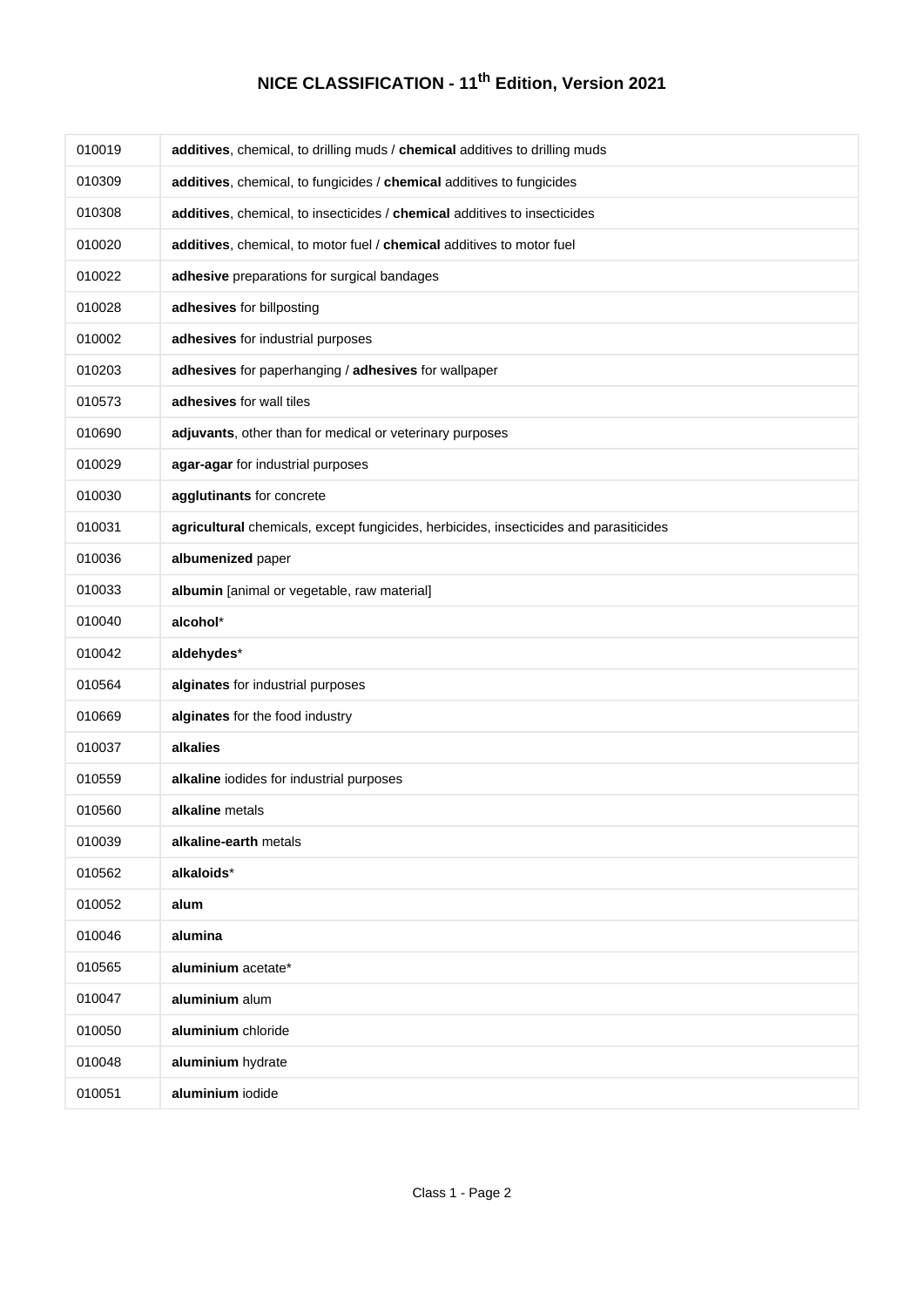| 010049 | aluminium silicate                                                                                    |
|--------|-------------------------------------------------------------------------------------------------------|
| 010054 | americium                                                                                             |
| 010558 | ammonia [volatile alkali] for industrial purposes / volatile alkali [ammonia] for industrial purposes |
| 010063 | ammonia alum                                                                                          |
| 010061 | ammonia*                                                                                              |
| 010060 | ammoniacal salts                                                                                      |
| 010062 | ammonium aldehyde                                                                                     |
| 010700 | ammonium nitrate                                                                                      |
| 010567 | ammonium salts                                                                                        |
| 010064 | amyl acetate                                                                                          |
| 010065 | amyl alcohol                                                                                          |
| 010067 | anhydrides                                                                                            |
| 010066 | anhydrous ammonia                                                                                     |
| 010069 | animal albumen [raw material]                                                                         |
| 010568 | animal carbon                                                                                         |
| 010165 | animal carbon preparations                                                                            |
| 010068 | animal charcoal                                                                                       |
| 010710 | animal manure                                                                                         |
| 010393 | metal annealing preparations                                                                          |
| 010070 | anthranilic acid                                                                                      |
| 010645 | anti-boil preparations for engine coolants                                                            |
| 010006 | anti-frothing solutions for batteries / anti-frothing solutions for accumulators                      |
| 010073 | anti-incrustants                                                                                      |
| 010071 | anti-knock substances for internal combustion engines                                                 |
| 010571 | anti-sprouting preparations for vegetables                                                            |
| 010523 | anti-tarnishing chemicals for windows                                                                 |
| 010072 | antifreeze                                                                                            |
| 010074 | antimony                                                                                              |
| 010075 | antimony oxide                                                                                        |
| 010076 | antimony sulfide                                                                                      |
| 010693 | antioxidants for use in manufacture                                                                   |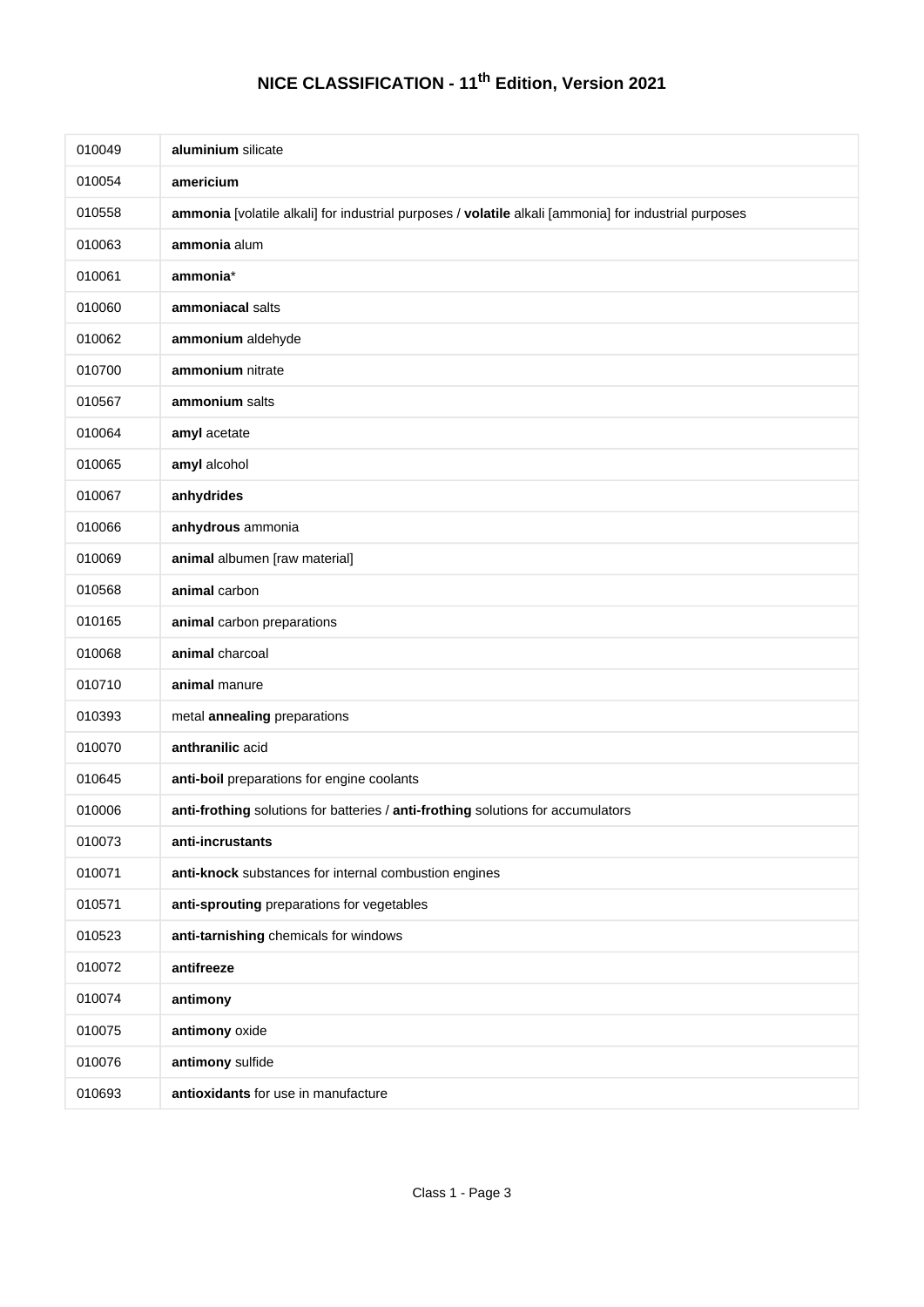| 010694 | antioxidants for use in the manufacture of cosmetics                    |
|--------|-------------------------------------------------------------------------|
| 010696 | antioxidants for use in the manufacture of food supplements             |
| 010695 | antioxidants for use in the manufacture of pharmaceuticals              |
| 010260 | antistatic preparations, other than for household purposes              |
| 010082 | argon                                                                   |
| 010084 | arsenic                                                                 |
| 010085 | arsenious acid                                                          |
| 010607 | artificial sweeteners [chemical preparations]                           |
| 010086 | astatine                                                                |
| 010004 | auxiliary fluids for use with abrasives                                 |
| 010594 | bacterial preparations, other than for medical and veterinary use       |
| 010009 | bacteriological preparations for acetification                          |
| 010595 | bacteriological preparations, other than for medical and veterinary use |
| 010101 | barium                                                                  |
| 010104 | barium compounds                                                        |
| 010574 | barium sulfate                                                          |
| 010102 | baryta                                                                  |
| 010103 | baryta paper                                                            |
| 010495 | barytes                                                                 |
| 010106 | bases [chemical preparations]                                           |
| 010126 | basic gallate of bismuth                                                |
| 010208 | bate for dressing skins / dressing, except oils, for skins              |
| 010108 | bauxite                                                                 |
| 010619 | beer preserving agents                                                  |
| 010121 | beer-clarifying and preserving agents                                   |
| 010109 | bentonite                                                               |
| 010713 | benzene                                                                 |
| 010111 | benzene derivatives                                                     |
| 010110 | benzene-based acids                                                     |
| 010112 | benzoic acid                                                            |
| 010113 | benzoic sulfimide                                                       |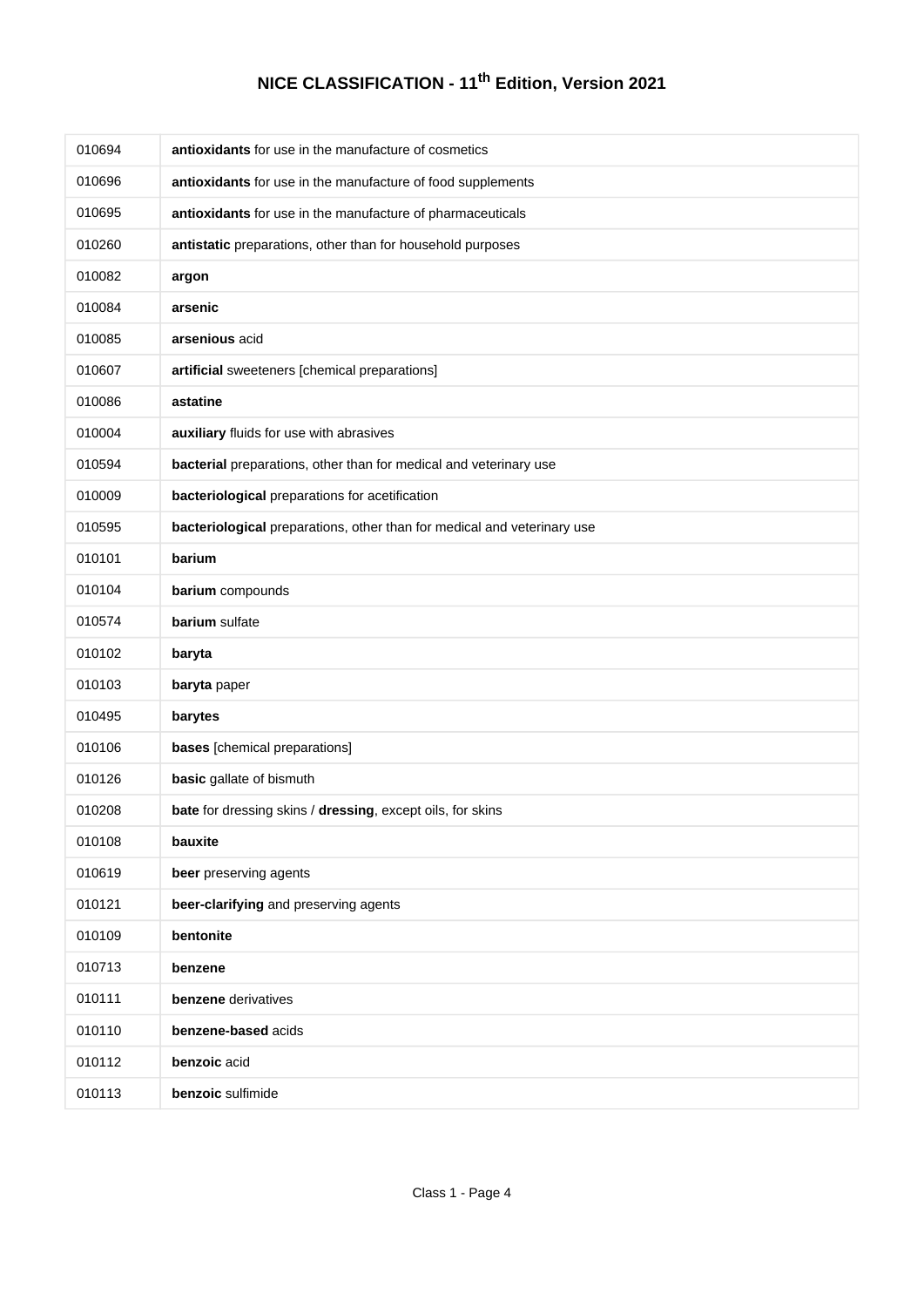| 010714 | benzol                                                                    |
|--------|---------------------------------------------------------------------------|
| 010115 | berkelium                                                                 |
| 010578 | bicarbonate of soda for chemical purposes                                 |
| 010118 | bichloride of tin                                                         |
| 010119 | bichromate of potassium                                                   |
| 010120 | bichromate of soda                                                        |
| 010122 | biochemical catalysts                                                     |
| 010579 | biological preparations, other than for medical or veterinary purposes    |
| 010658 | biological tissue cultures, other than for medical or veterinary purposes |
| 010720 | biostimulants for plants                                                  |
| 010334 | birdlime                                                                  |
| 010125 | bismuth                                                                   |
| 010494 | bismuth subnitrate for chemical purposes                                  |
| 010168 | blood charcoal                                                            |
| 010225 | blue vitriol / copper sulfate [blue vitriol]                              |
| 010434 | blueprint cloth                                                           |
| 010432 | blueprint paper                                                           |
| 010167 | bone charcoal                                                             |
| 010134 | borax                                                                     |
| 010135 | boric acid for industrial purposes                                        |
| 010315 | <b>brake</b> fluid                                                        |
| 010583 | brazing fluxes                                                            |
| 010137 | brazing preparations                                                      |
| 010381 | brickwork preservatives, except paints and oils                           |
| 010585 | bromine for chemical purposes                                             |
| 010460 | by-products of the processing of cereals for industrial purposes          |
| 010163 | caesium                                                                   |
| 010488 | calcined soda                                                             |
| 010152 | calcium carbide                                                           |
| 010141 | calcium cyanamide [fertilizer] / calcium cyanamide [fertiliser]           |
| 010510 | calcium salts                                                             |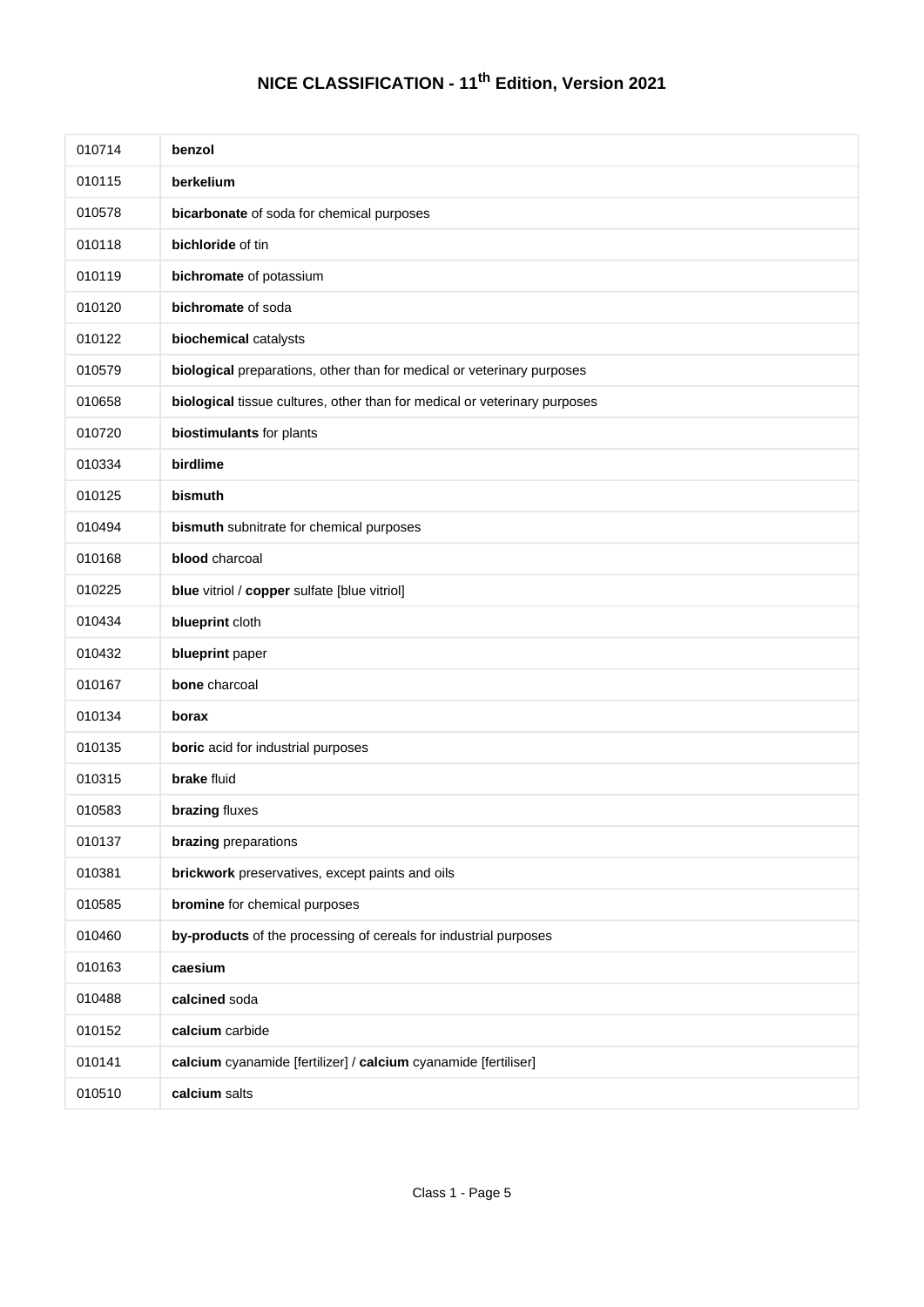| 010142 | californium                                               |
|--------|-----------------------------------------------------------|
| 010709 | calomel [mercurous chloride]                              |
| 010638 | camphor, for industrial purposes                          |
| 010151 | carbide                                                   |
| 010586 | carbolineum for the protection of plants                  |
| 010148 | carbon                                                    |
| 010597 | carbon black for industrial purposes                      |
| 010149 | carbon disulfide                                          |
| 010166 | carbon for filters                                        |
| 010528 | carbon tetrachloride                                      |
| 010146 | carbonates                                                |
| 010150 | carbonic acid                                             |
| 010357 | carbonic hydrates                                         |
| 010591 | casein for industrial purposes                            |
| 010677 | casein for the food industry                              |
| 010153 | cassiopium [lutetium] / lutetium [cassiopium]             |
| 010154 | catalysts                                                 |
| 010139 | catechu                                                   |
| 010038 | caustic alkali                                            |
| 010490 | caustic soda for industrial purposes                      |
| 010489 | caustics for industrial purposes                          |
| 010155 | cellulose                                                 |
| 010592 | cellulose derivatives [chemicals]                         |
| 010590 | cellulose esters for industrial purposes                  |
| 010593 | cellulose ethers for industrial purposes                  |
| 010158 | cement [metallurgy]                                       |
| 010170 | cement for footwear                                       |
| 010194 | cement for mending broken articles                        |
| 010196 | cement preservatives, except paints and oils              |
| 010195 | cement-waterproofing chemicals, except paints             |
| 010646 | ceramic compositions for sintering [granules and powders] |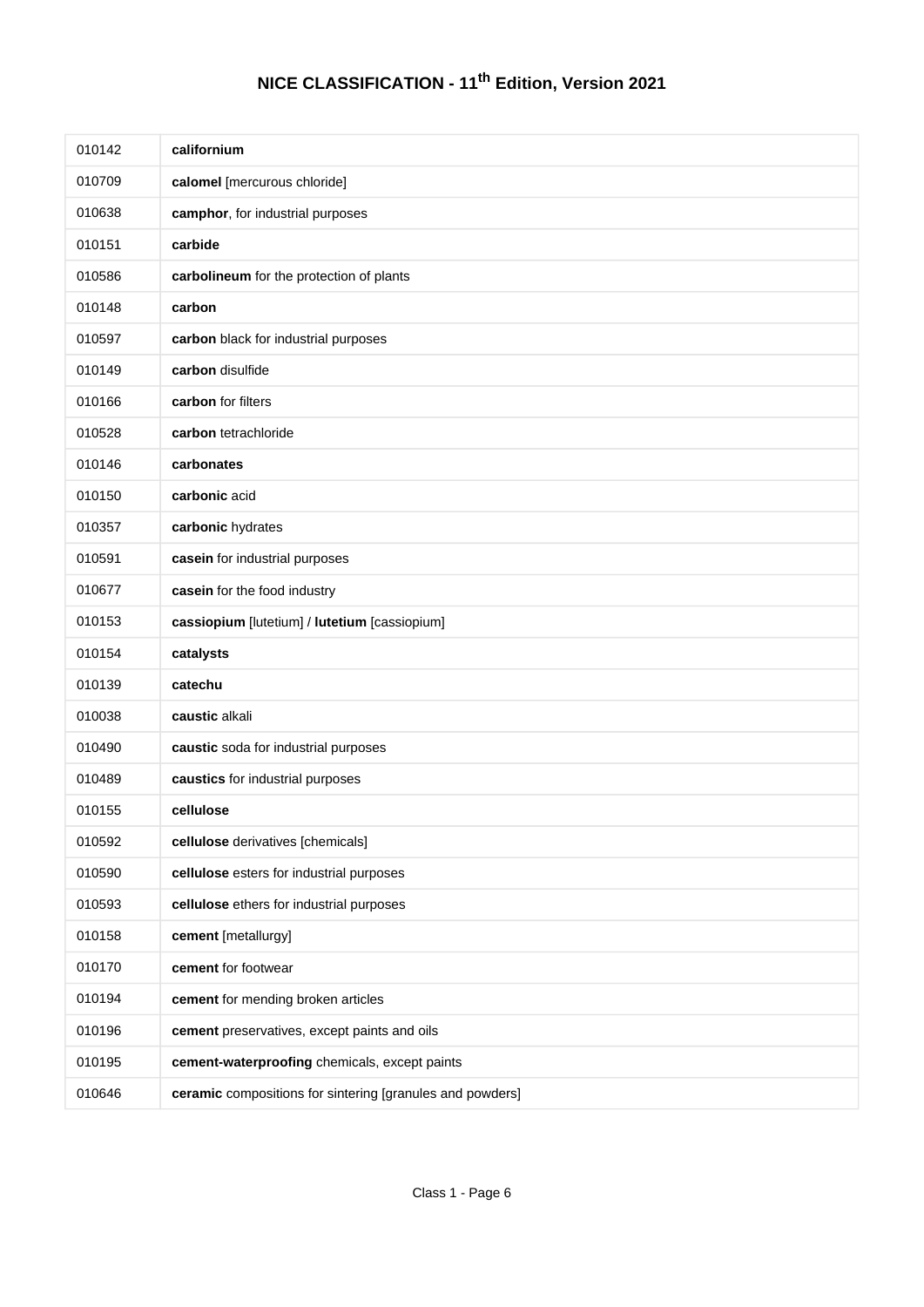| 010160 | ceramic glazings                                                                                                                                                                                       |
|--------|--------------------------------------------------------------------------------------------------------------------------------------------------------------------------------------------------------|
| 010621 | ceramic materials in particulate form, for use as filtering media                                                                                                                                      |
| 010161 | cerium                                                                                                                                                                                                 |
| 010654 | chemical additives for oils                                                                                                                                                                            |
| 010708 | chemical coatings for ophthalmic lenses                                                                                                                                                                |
| 010015 | chemical condensation preparations                                                                                                                                                                     |
| 010639 | chemical intensifiers for paper                                                                                                                                                                        |
| 010640 | chemical intensifiers for rubber                                                                                                                                                                       |
| 010045 | chemical preparations for facilitating the alloying of metals                                                                                                                                          |
| 010177 | chemical preparations for scientific purposes, other than for medical or veterinary use                                                                                                                |
| 010317 | chemical preparations for smoking meat                                                                                                                                                                 |
| 010211 | chemical preparations for use in photography                                                                                                                                                           |
| 010719 | chemical preparations to prevent diseases affecting cereal plants                                                                                                                                      |
| 010546 | chemical preparations to prevent diseases affecting vine plants                                                                                                                                        |
| 010395 | chemical preparations to prevent mildew                                                                                                                                                                |
| 010404 | chemical preparations to prevent wheat blight / chemical preparations to prevent wheat smut                                                                                                            |
| 010178 | chemical reagents, other than for medical or veterinary purposes                                                                                                                                       |
| 010181 | chemical substances for analyses in laboratories, other than for medical or veterinary purposes / chemical<br>preparations for analyses in laboratories, other than for medical or veterinary purposes |
| 010044 | chemical substances for preserving foodstuffs                                                                                                                                                          |
| 010575 | chemicals for the manufacture of paints                                                                                                                                                                |
| 010679 | chemicals for the manufacture of pigments                                                                                                                                                              |
| 010505 | chemicals for use in forestry, except fungicides, herbicides, insecticides and parasiticides                                                                                                           |
| 010107 | chemicals, except pigments, for the manufacture of enamel                                                                                                                                              |
| 010174 | chimney cleaners, chemical                                                                                                                                                                             |
| 010182 | chlorates                                                                                                                                                                                              |
| 010554 | chlorides                                                                                                                                                                                              |
| 010183 | chlorine                                                                                                                                                                                               |
| 010186 | cholic acid                                                                                                                                                                                            |
| 010187 | chromates                                                                                                                                                                                              |
| 010188 | chrome alum                                                                                                                                                                                            |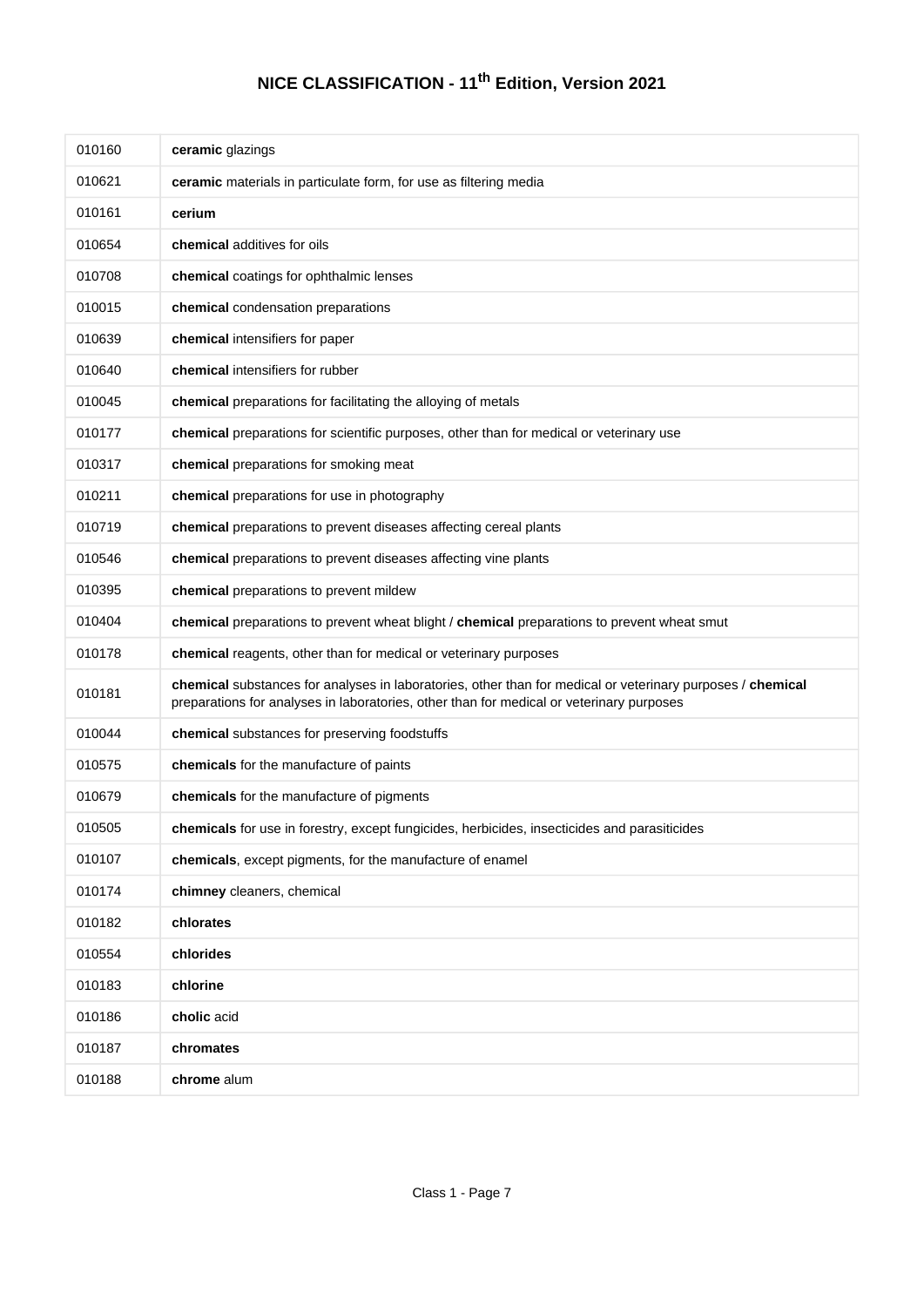| 010190 | chrome salts                                                                                               |
|--------|------------------------------------------------------------------------------------------------------------|
| 010191 | chromic acid                                                                                               |
| 010477 | chromic salts                                                                                              |
| 010189 | chromium oxide                                                                                             |
| 010598 | cinematographic film, sensitized but not exposed / cinematographic films, sensitized but not exposed       |
| 010199 | citric acid for industrial purposes                                                                        |
| 010254 | clarification preparations / purification preparations                                                     |
| 010169 | coal saving preparations                                                                                   |
| 010599 | cobalt oxide for industrial purposes                                                                       |
| 010688 | collagen for industrial purposes                                                                           |
| 010206 | collodion*                                                                                                 |
| 010570 | colour-brightening chemicals for industrial purposes / color-brightening chemicals for industrial purposes |
| 010001 | combusting preparations [chemical additives to motor fuel]                                                 |
| 010622 | compost                                                                                                    |
| 010117 | concrete preservatives, except paints and oils                                                             |
| 010116 | concrete-aeration chemicals                                                                                |
| 010138 | condensation-preventing chemicals                                                                          |
| 010647 | coolants for vehicle engines                                                                               |
| 010214 | corrosive preparations                                                                                     |
| 010219 | cream of tartar for chemical purposes                                                                      |
| 010668 | cream of tartar for industrial purposes                                                                    |
| 010667 | cream of tartar for the food industry                                                                      |
| 010602 | creosote for chemical purposes                                                                             |
| 010220 | crotonic aldehyde                                                                                          |
| 010221 | cryogenic preparations                                                                                     |
| 010596 | cultures of microorganisms, other than for medical and veterinary use                                      |
| 010226 | curium                                                                                                     |
| 010215 | currying preparations for leather                                                                          |
| 010216 | currying preparations for skins                                                                            |
| 010228 | cyanides [prussiates] / prussiates                                                                         |
| 010227 | solutions for cyanotyping                                                                                  |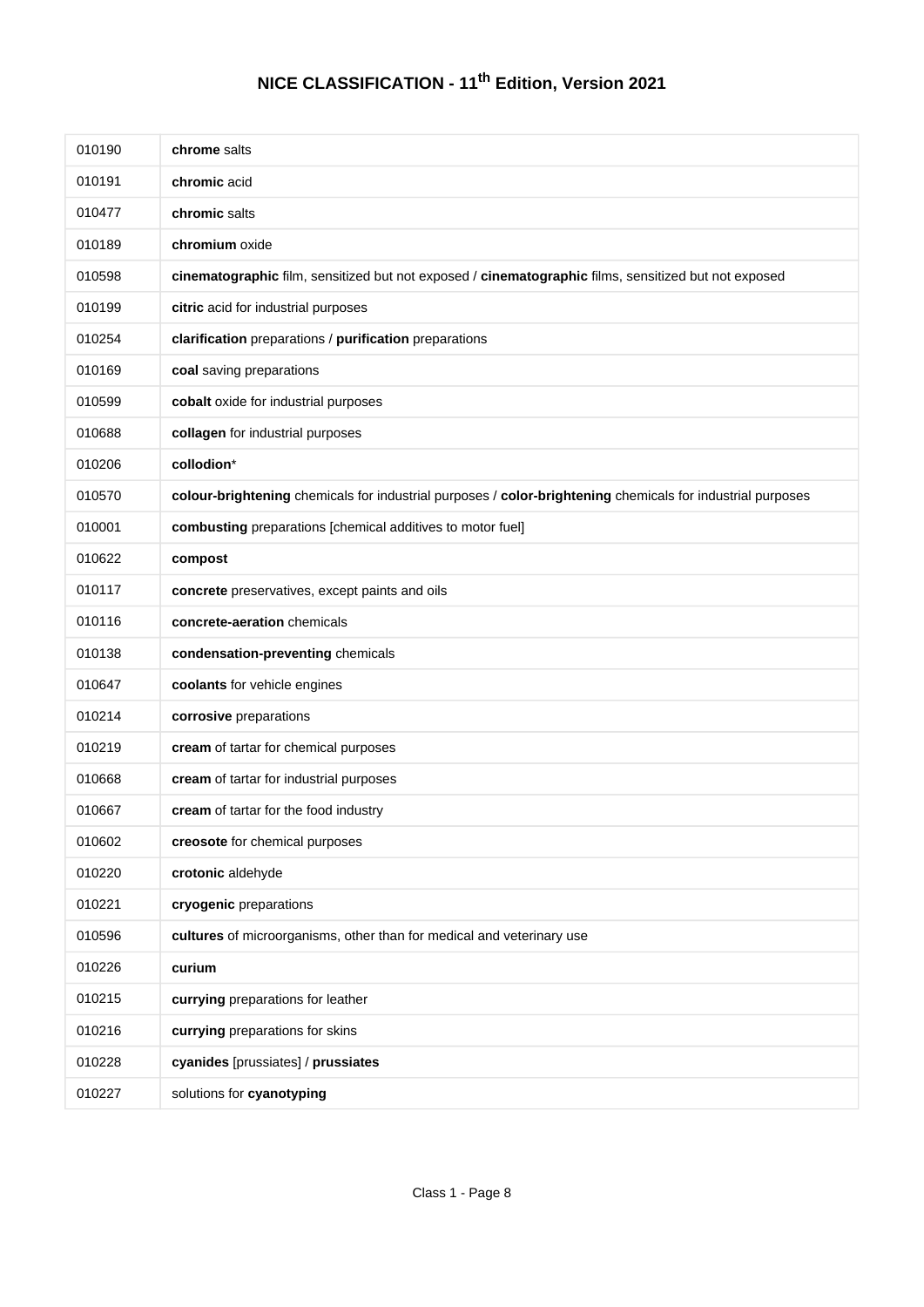| 010230 | cymene                                                                                                                          |
|--------|---------------------------------------------------------------------------------------------------------------------------------|
| 010617 | damp-proofing chemicals, except paints, for masonry                                                                             |
| 010580 | decolorants for industrial purposes / bleaching preparations [decolorants] for industrial purposes                              |
| 010236 | defoliants                                                                                                                      |
| 010231 | degreasing preparations for use in manufacturing processes / grease-removing preparations for use in<br>manufacturing processes |
| 010239 | dehydrating preparations for industrial purposes                                                                                |
| 010718 | dendrimer-based polymers for use in the manufacture of capsules for pharmaceuticals                                             |
| 010635 | descaling preparations, other than for household purposes                                                                       |
| 010021 | detergent additives to petrol / detergent additives to gasoline                                                                 |
| 010241 | detergents for use in manufacturing processes                                                                                   |
| 010242 | dextrin [size]                                                                                                                  |
| 010243 | diagnostic preparations, other than for medical or veterinary purposes                                                          |
| 010244 | diastase for industrial purposes                                                                                                |
| 010632 | diatomaceous earth                                                                                                              |
| 010245 | diazo paper                                                                                                                     |
| 010240 | disincrustants                                                                                                                  |
| 010605 | dispersions of plastics                                                                                                         |
| 010582 | preparations of the distillation of wood alcohol                                                                                |
| 010247 | distilled water                                                                                                                 |
| 010248 | dolomite for industrial purposes                                                                                                |
| 010136 | drilling muds                                                                                                                   |
| 010333 | dry ice [carbon dioxide]                                                                                                        |
| 010250 | dysprosium                                                                                                                      |
| 010650 | electrophoresis gels                                                                                                            |
| 010609 | emollients for industrial purposes                                                                                              |
| 010268 | emulsifiers                                                                                                                     |
| 010265 | enamel-staining chemicals                                                                                                       |
| 010089 | engine-decarbonising chemicals / chemical preparations for decarbonising engines                                                |
| 010272 | enzyme preparations for industrial purposes                                                                                     |
| 010660 | enzyme preparations for the food industry                                                                                       |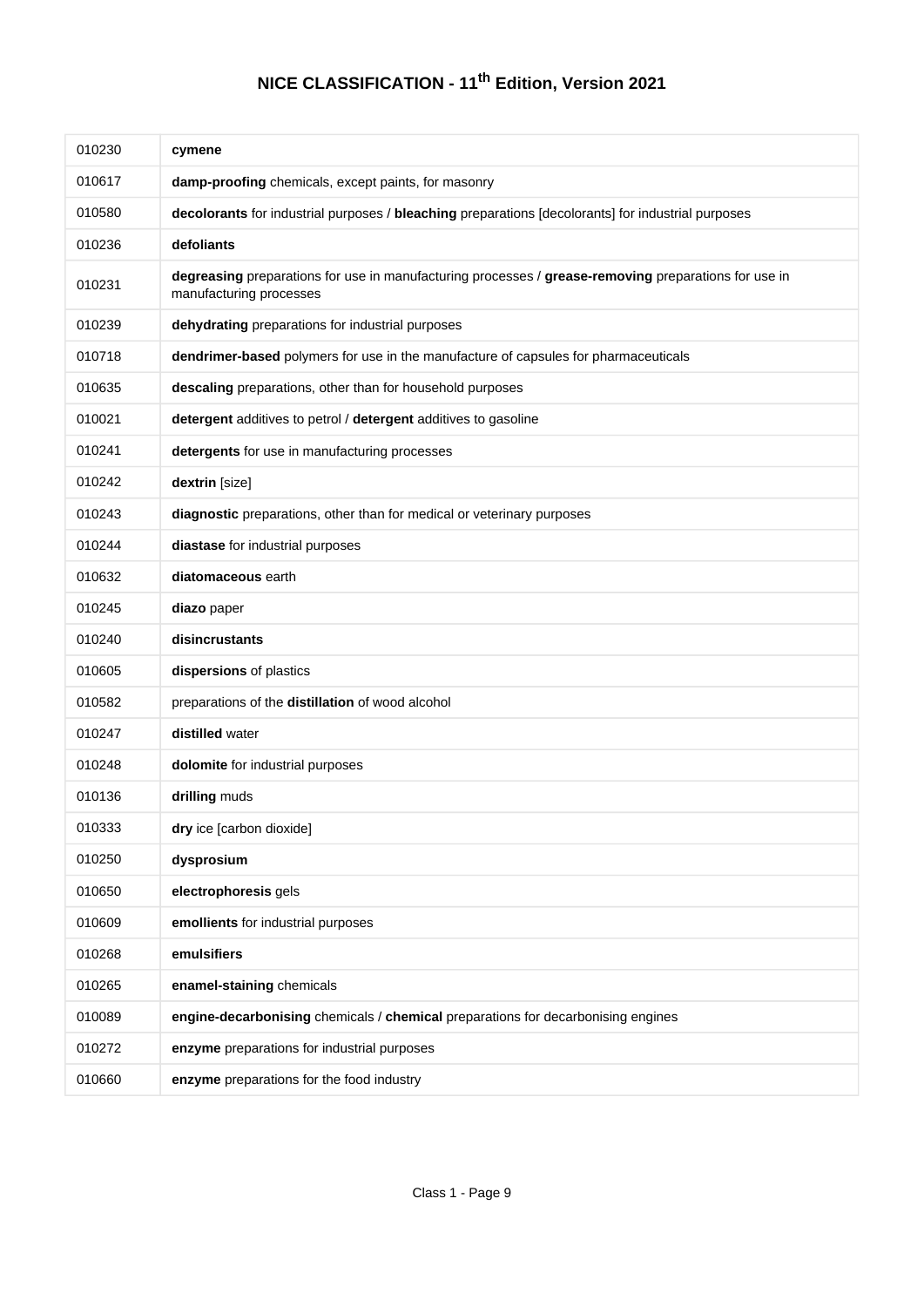| 010273 | enzymes for industrial purposes                            |
|--------|------------------------------------------------------------|
| 010661 | enzymes for the food industry                              |
| 010274 | epoxy resins, unprocessed                                  |
| 010276 | erbium                                                     |
| 010279 | esters*                                                    |
| 010280 | ethane                                                     |
| 010281 | ethers*                                                    |
| 010041 | ethyl alcohol                                              |
| 010282 | ethyl ether                                                |
| 010287 | europium                                                   |
| 010652 | expanded clay for hydroponic plant growing [substrate]     |
| 010339 | fat-bleaching chemicals                                    |
| 010340 | fatty acids                                                |
| 010291 | ferments for chemical purposes                             |
| 010159 | fermium                                                    |
| 010229 | ferrocyanides                                              |
| 010292 | ferrotype plates [photography]                             |
| 010271 | fertilizers / fertilisers                                  |
| 010293 | fertilizing preparations / fertilising preparations        |
| 010611 | filtering materials of chemical substances                 |
| 010612 | filtering materials of mineral substances                  |
| 010610 | filtering materials of unprocessed plastics                |
| 010613 | filtering materials of vegetable substances                |
| 010296 | filtering preparations for the beverages industry          |
| 010017 | finishing preparations for use in the manufacture of steel |
| 010288 | fire extinguishing compositions                            |
| 010294 | fireproofing preparations                                  |
| 010659 | fish meal fertilizers / fish meal fertilisers              |
| 010180 | fissionable chemical elements                              |
| 010297 | fissionable material for nuclear energy                    |
| 010097 | fixing baths [photography]                                 |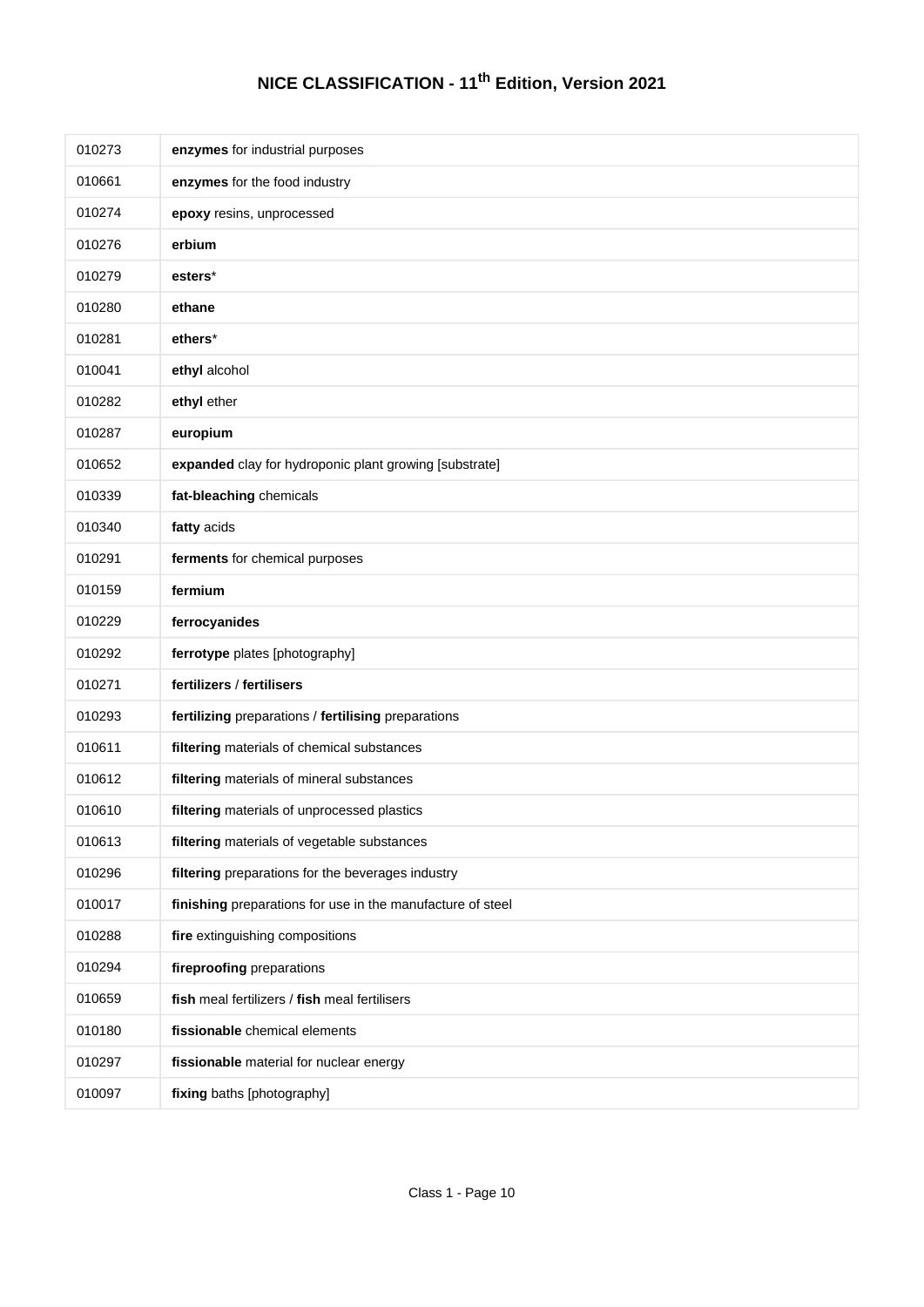| 010298 | fixing solutions [photography]                                        |
|--------|-----------------------------------------------------------------------|
| 010256 | flashlight preparations                                               |
| 010703 | flavonoids [phenolic compounds] for industrial purposes               |
| 010587 | flocculants                                                           |
| 010289 | flour for industrial purposes                                         |
| 010209 | flower preservatives                                                  |
| 010299 | flowers of sulfur for chemical purposes                               |
| 010197 | fluids for hydraulic circuits / liquids for hydraulic circuits        |
| 010302 | fluorine                                                              |
| 010303 | fluorspar compounds                                                   |
| 010310 | formic acid                                                           |
| 010311 | formic aldehyde for chemical purposes                                 |
| 010306 | foundry binding substances                                            |
| 010307 | foundry moulding preparations / foundry molding preparations          |
| 010467 | foundry sand                                                          |
| 010314 | francium                                                              |
| 010087 | fuel for nuclear reactors                                             |
| 010257 | fuel-saving preparations                                              |
| 010525 | fuller's earth for use in the textile industry                        |
| 010313 | fulling preparations                                                  |
| 010312 | fulling preparations for use in the textile industry                  |
| 010318 | gadolinium                                                            |
| 010320 | gallic acid for the manufacture of ink                                |
| 010321 | gallium                                                               |
| 010319 | gallnuts                                                              |
| 010323 | gallotannic acid                                                      |
| 010098 | galvanizing baths / baths for galvanizing                             |
| 010324 | galvanizing preparations                                              |
| 010325 | gambier                                                               |
| 010275 | gas purifying preparations / preparations for the purification of gas |
| 010330 | gelatine for industrial purposes                                      |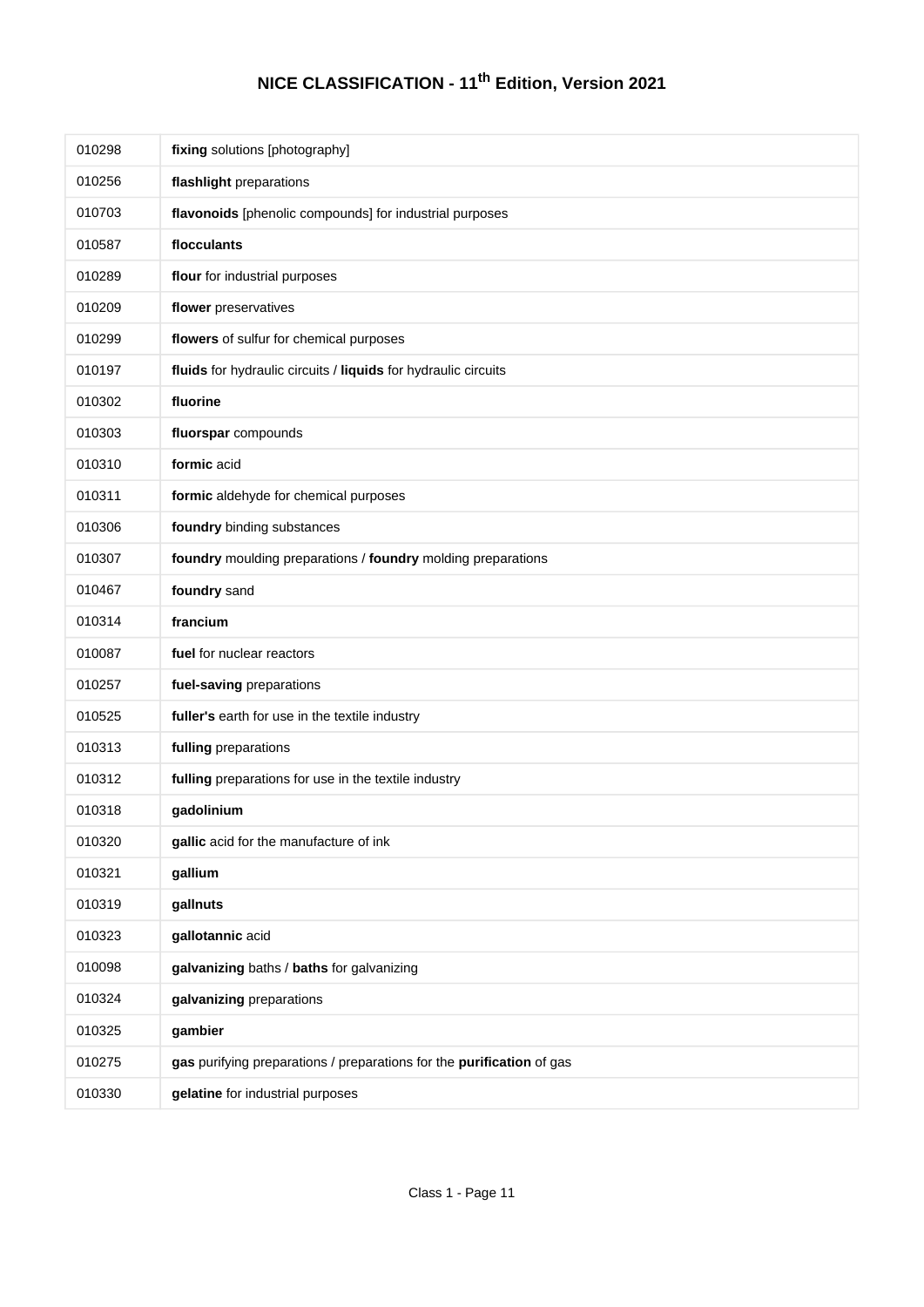| 010329 | gelatine for photographic purposes                                                                                                                                  |
|--------|---------------------------------------------------------------------------------------------------------------------------------------------------------------------|
| 010656 | genes of seeds for agricultural production                                                                                                                          |
| 010332 | getters [chemically active substances]                                                                                                                              |
| 010386 | glass-frosting chemicals                                                                                                                                            |
| 010521 | glass-staining chemicals                                                                                                                                            |
| 010651 | glaziers' putty                                                                                                                                                     |
| 010614 | glucose for industrial purposes                                                                                                                                     |
| 010662 | glucose for the food industry                                                                                                                                       |
| 010335 | glucosides                                                                                                                                                          |
| 010600 | glue for industrial purposes                                                                                                                                        |
| 010683 | glutamic acid for industrial purposes                                                                                                                               |
| 010615 | gluten [glue], other than for stationery or household purposes                                                                                                      |
| 010671 | gluten for industrial purposes                                                                                                                                      |
| 010670 | gluten for the food industry                                                                                                                                        |
| 010079 | glutinous tree-grafting preparations / glutinous preparations for tree-banding / glutinous preparations for tree-<br>grafting / glutinous tree-banding preparations |
|        |                                                                                                                                                                     |
| 010336 | glycerides                                                                                                                                                          |
| 010252 | glycerine for industrial purposes                                                                                                                                   |
| 010337 | glycol                                                                                                                                                              |
| 010283 | glycol ether                                                                                                                                                        |
| 010409 | gold salts                                                                                                                                                          |
| 010341 | grafting mastic for trees                                                                                                                                           |
| 010198 | grafting wax for trees                                                                                                                                              |
| 010715 | graphene                                                                                                                                                            |
| 010305 | graphite for industrial purposes                                                                                                                                    |
| 010342 | guano                                                                                                                                                               |
| 010078 | gum arabic for industrial purposes                                                                                                                                  |
| 010234 | gum solvents / degumming preparations                                                                                                                               |
| 010024 | gum tragacanth for industrial purposes                                                                                                                              |
| 010616 | gums [adhesives] for industrial purposes                                                                                                                            |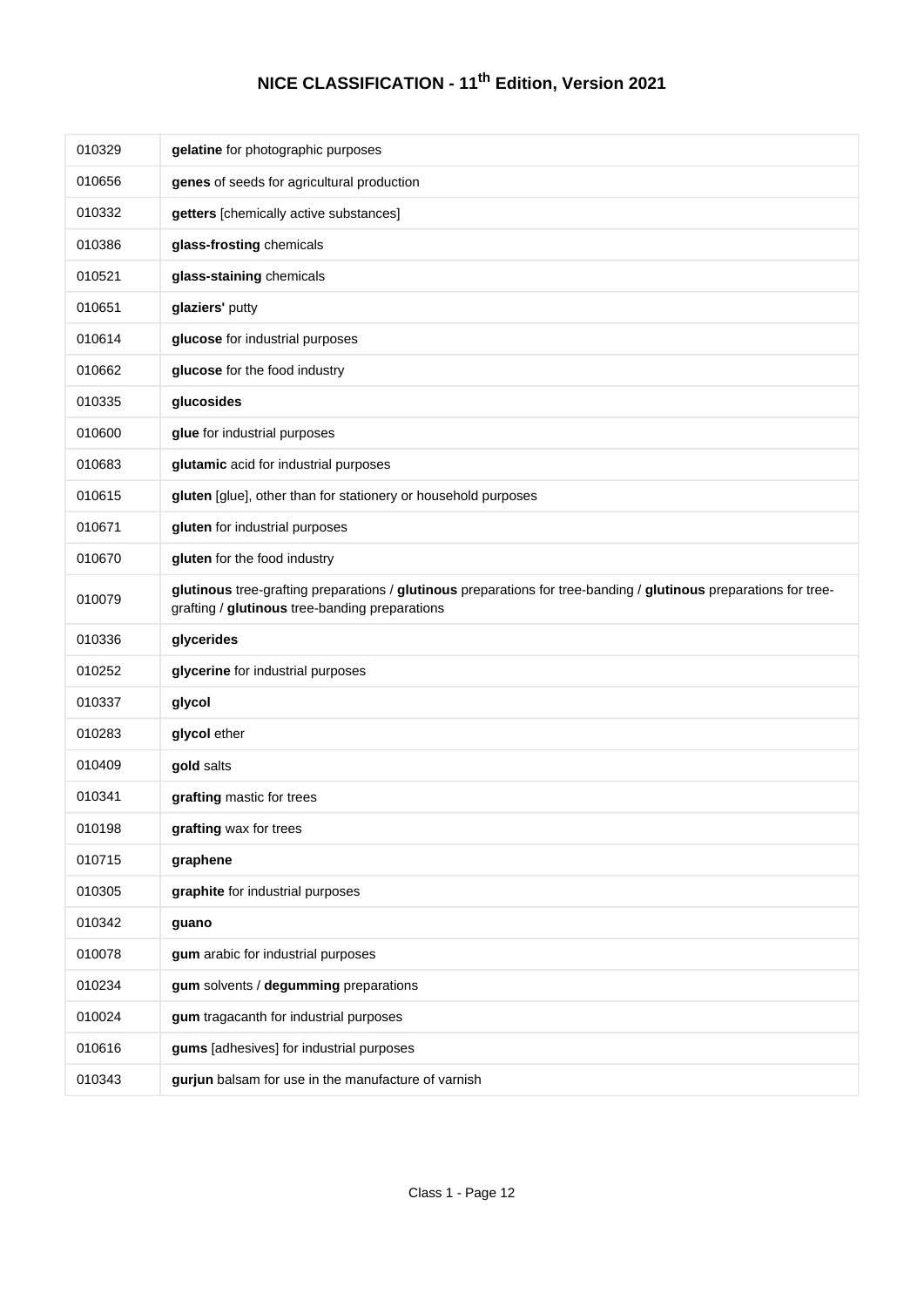| 010716 | gypsum for use as a fertilizer                                                         |
|--------|----------------------------------------------------------------------------------------|
| 010249 | metal hardening preparations                                                           |
| 010253 | heavy water                                                                            |
| 010344 | helium                                                                                 |
| 010345 | holmium                                                                                |
| 010346 | hormones for hastening the ripening of fruit                                           |
| 010347 | horticultural chemicals, except fungicides, herbicides, insecticides and parasiticides |
| 010355 | humus                                                                                  |
| 010641 | humus top dressing                                                                     |
| 010356 | hydrates                                                                               |
| 010358 | hydrazine                                                                              |
| 010184 | hydrochlorates                                                                         |
| 010185 | hydrochloric acid                                                                      |
| 010304 | hydrofluoric acid                                                                      |
| 010359 | hydrogen                                                                               |
| 010414 | hydrogen peroxide for industrial purposes                                              |
| 010360 | hypochlorite of soda                                                                   |
| 010361 | hyposulfites                                                                           |
| 010176 | industrial chemicals                                                                   |
| 010367 | iodic acid                                                                             |
| 010365 | iodine for chemical purposes                                                           |
| 010368 | iodine for industrial purposes                                                         |
| 010034 | iodised albumen                                                                        |
| 010366 | iodised salts                                                                          |
| 010255 | ion exchangers [chemicals]                                                             |
| 010290 | iron salts                                                                             |
| 010618 | isinglass, other than for stationery, household or alimentary purposes                 |
| 010369 | isotopes for industrial purposes                                                       |
| 010140 | kainite                                                                                |
| 010370 | kaolin / china clay / china slip                                                       |
| 010164 | ketones                                                                                |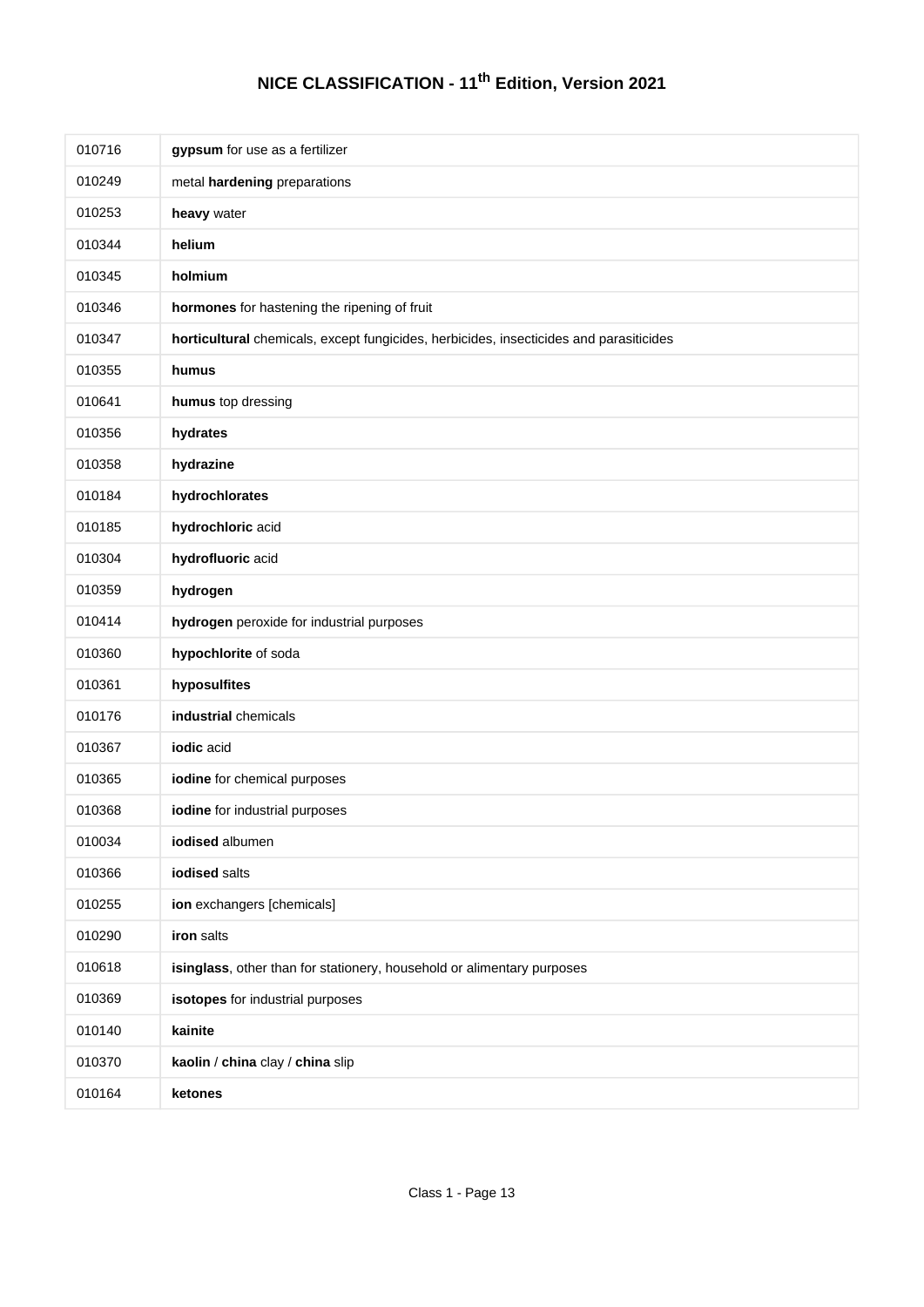| 010371 | kieselgur                                                                                      |
|--------|------------------------------------------------------------------------------------------------|
| 010372 | krypton                                                                                        |
| 010373 | lactic acid                                                                                    |
| 010674 | lactose [raw material]                                                                         |
| 010673 | lactose for industrial purposes                                                                |
| 010672 | lactose for the food industry                                                                  |
| 010316 | lamp black for industrial purposes                                                             |
| 010375 | lanthanum                                                                                      |
| 010440 | lead acetate                                                                                   |
| 010083 | lead arsenate                                                                                  |
| 010441 | lead oxide                                                                                     |
| 010222 | leather glues                                                                                  |
| 010223 | leather-dressing chemicals                                                                     |
| 010224 | leather-impregnating chemicals                                                                 |
| 010175 | leather-renovating chemicals                                                                   |
| 010364 | leather-waterproofing chemicals                                                                |
| 010588 | lecithin [raw material]                                                                        |
| 010664 | lecithin for industrial purposes                                                               |
| 010663 | lecithin for the food industry                                                                 |
| 010171 | lime acetate                                                                                   |
| 010172 | lime carbonate                                                                                 |
| 010173 | lime chloride                                                                                  |
| 010301 | limestone hardening substances                                                                 |
| 010500 | liquids for removing sulfates from batteries / liquids for removing sulfates from accumulators |
| 010378 | lithia [lithium oxide]                                                                         |
| 010379 | lithium                                                                                        |
| 010419 | litmus paper                                                                                   |
| 010527 | loam                                                                                           |
| 010382 | magnesite                                                                                      |
| 010147 | magnesium carbonate                                                                            |
| 010383 | magnesium chloride                                                                             |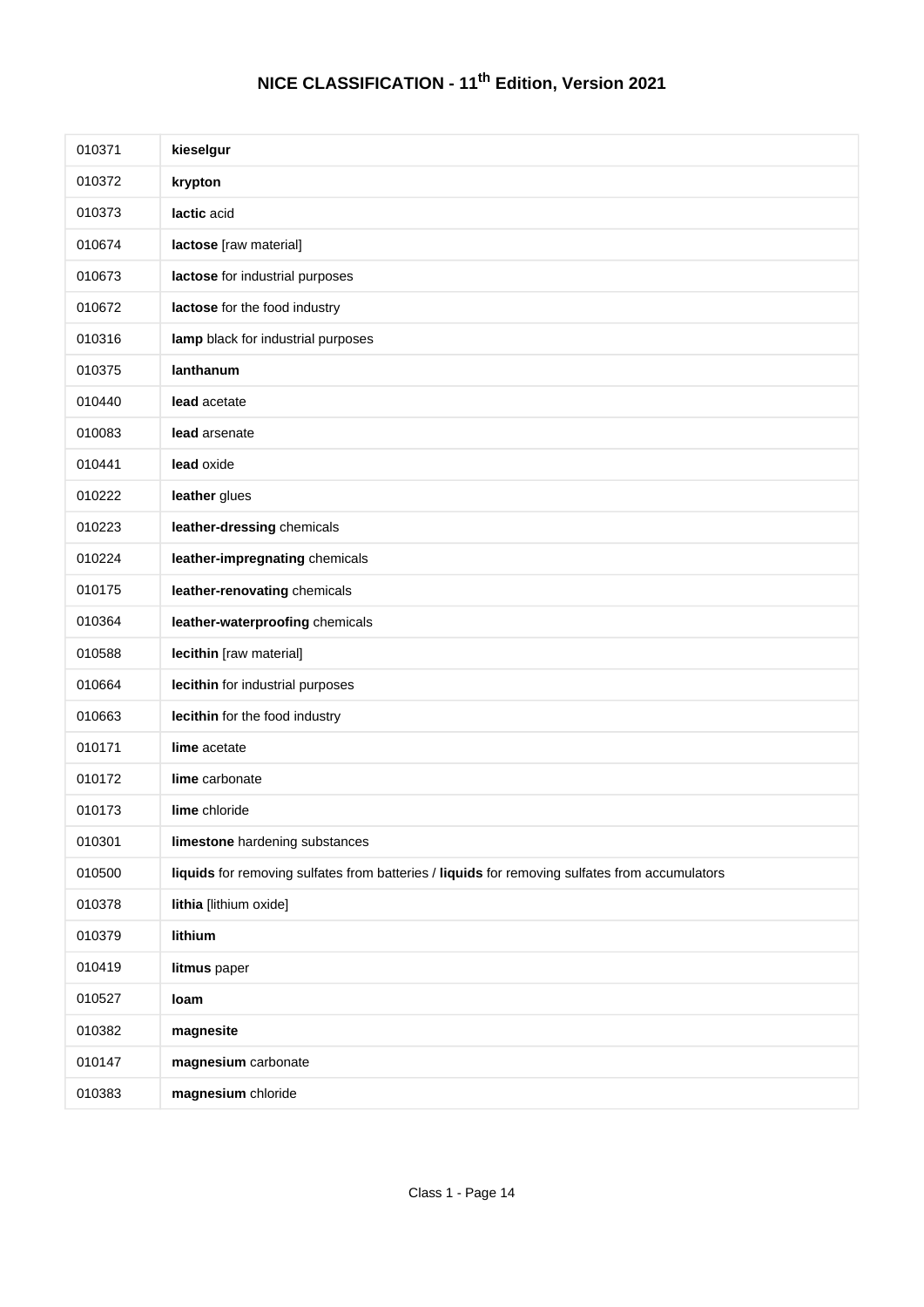| 010642 | magnetic fluid for industrial purposes                                                                                   |
|--------|--------------------------------------------------------------------------------------------------------------------------|
| 010035 | malt albumen                                                                                                             |
| 010384 | manganate                                                                                                                |
| 010124 | manganese dioxide                                                                                                        |
| 010385 | mangrove bark for industrial purposes                                                                                    |
| 010380 | masonry preservatives, except paints and oils                                                                            |
| 010192 | mastic for leather                                                                                                       |
| 010193 | mastic for tyres / mastic for tires                                                                                      |
| 010545 | meat tenderizers for industrial purposes                                                                                 |
| 010389 | mercuric oxide                                                                                                           |
| 010387 | mercury                                                                                                                  |
| 010388 | mercury salts                                                                                                            |
| 010390 | metalloids                                                                                                               |
| 010394 | methane                                                                                                                  |
| 010577 | methyl benzene                                                                                                           |
| 010576 | methyl benzol                                                                                                            |
| 010284 | methyl ether                                                                                                             |
| 010680 | preparations of microorganisms, other than for medical and veterinary use                                                |
| 010374 | milk ferments for chemical purposes                                                                                      |
| 010676 | milk ferments for industrial purposes                                                                                    |
| 010675 | milk ferments for the food industry                                                                                      |
| 010396 | mineral acids                                                                                                            |
| 010179 | moderating materials for nuclear reactors                                                                                |
| 010127 | moistening [wetting] preparations for use in bleaching / wetting preparations for use in bleaching                       |
| 010398 | moistening [wetting] preparations for use in dyeing / wetting preparations for use in dyeing                             |
| 010530 | moistening [wetting] preparations for use in the textile industry / wetting preparations for use in the textile industry |
| 010633 | mordants for metals                                                                                                      |
| 010237 | mould-release preparations / mold-release preparations                                                                   |
| 010200 | must-fining preparations                                                                                                 |
| 010717 | nanopowders for industrial purposes                                                                                      |
| 010399 | naphthalene                                                                                                              |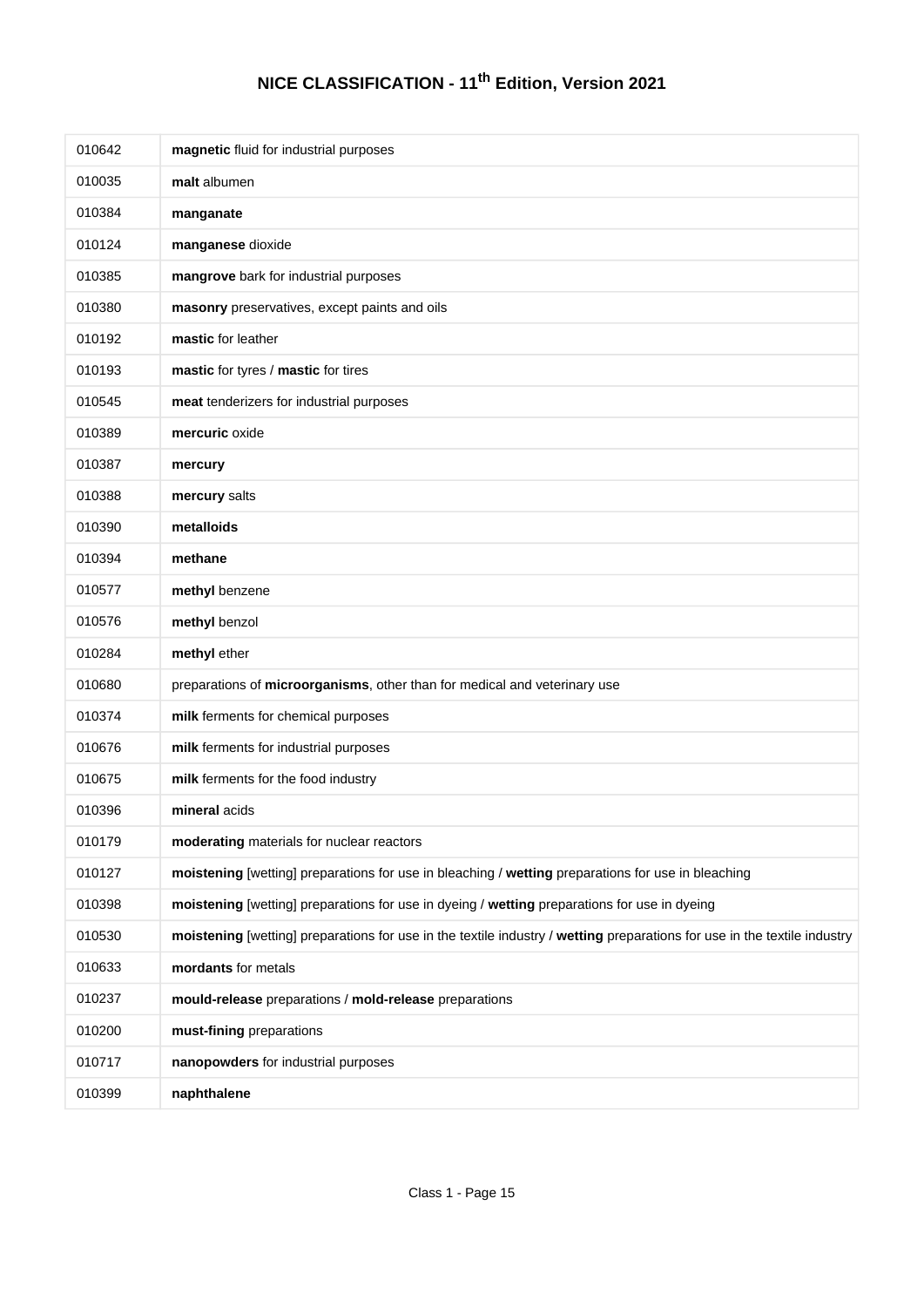| 010400 | neodymium                                                                    |
|--------|------------------------------------------------------------------------------|
| 010401 | neon                                                                         |
| 010402 | neptunium                                                                    |
| 010416 | nitrate paper                                                                |
| 010572 | nitrates                                                                     |
| 010095 | nitric acid                                                                  |
| 010092 | nitrogen                                                                     |
| 010094 | nitrogenous fertilizers / nitrogenous fertilisers                            |
| 010093 | nitrous oxide                                                                |
| 010096 | oenological bactericides [chemical preparations for use in wine making]      |
| 010655 | oil cement [putty]                                                           |
| 010352 | oil dispersants                                                              |
| 010353 | oil-bleaching chemicals                                                      |
| 010354 | oil-purifying chemicals                                                      |
| 010233 | oil-separating chemicals                                                     |
| 010601 | oils for currying leather                                                    |
| 010349 | oils for preparing leather in the course of manufacture                      |
| 010350 | oils for tanning leather                                                     |
| 010348 | oils for the preservation of food                                            |
| 010407 | oleic acid                                                                   |
| 010408 | olivine [silicate mineral]                                                   |
| 010262 | opacifiers for enamel                                                        |
| 010263 | opacifiers for glass                                                         |
| 010686 | organic digestate [fertilizer] / organic digestate [fertiliser]              |
| 010411 | oxalates                                                                     |
| 010412 | oxalic acid                                                                  |
| 010413 | oxygen for industrial purposes                                               |
| 010415 | palladium chloride                                                           |
| 010156 | paper pulp                                                                   |
| 010649 | paste fillers for automobile body repair / paste fillers for car body repair |
| 010539 | peat [fertilizer] / peat [fertiliser]                                        |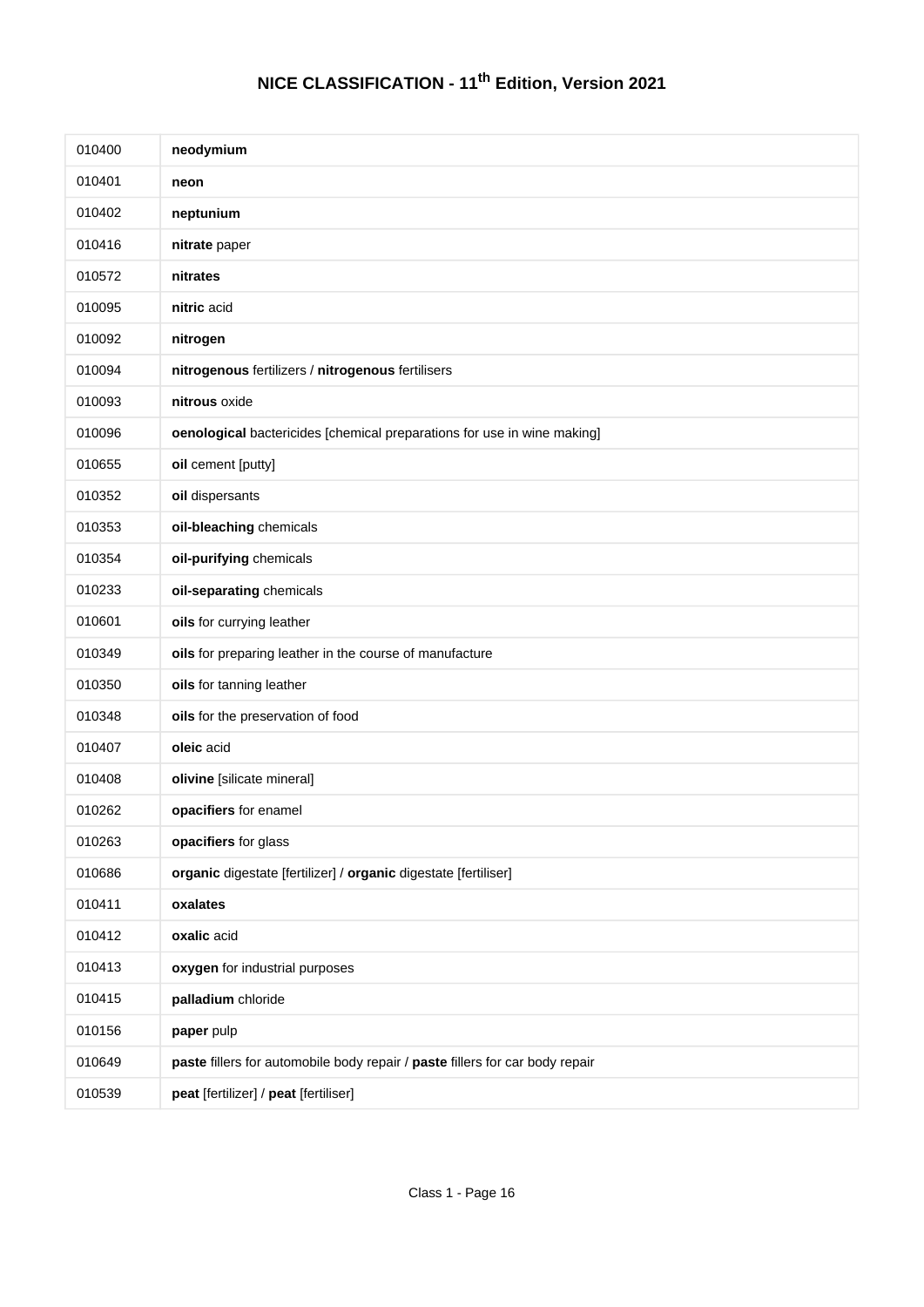| 010445 | peat pots for horticulture                                  |
|--------|-------------------------------------------------------------|
| 010420 | pectin [photography]                                        |
| 010666 | pectin for industrial purposes                              |
| 010665 | pectin for the food industry                                |
| 010421 | perborate of soda                                           |
| 010422 | percarbonates                                               |
| 010423 | perchlorates                                                |
| 010424 | persulfates                                                 |
| 010425 | persulfuric acid                                            |
| 010351 | petroleum dispersants                                       |
| 010426 | phenol for industrial purposes                              |
| 010603 | compositions for the manufacture of phonograph records      |
| 010427 | phosphates [fertilizers] / phosphates [fertilisers]         |
| 010429 | phosphatides                                                |
| 010433 | phosphoric acid                                             |
| 010430 | phosphorus                                                  |
| 010435 | photographic developers                                     |
| 010267 | photographic emulsions                                      |
| 010322 | photographic paper                                          |
| 010436 | photographic sensitizers                                    |
| 010417 | photometric paper                                           |
| 010213 | photosensitive plates                                       |
| 010437 | picric acid                                                 |
| 010634 | plant growth regulating preparations                        |
| 010143 | plasticizers                                                |
| 010438 | plastics, unprocessed                                       |
| 010439 | plastisols                                                  |
| 010442 | plutonium                                                   |
| 010238 | polish removing substances / substances for removing polish |
| 010443 | polonium                                                    |
| 010707 | polymer resins, unprocessed                                 |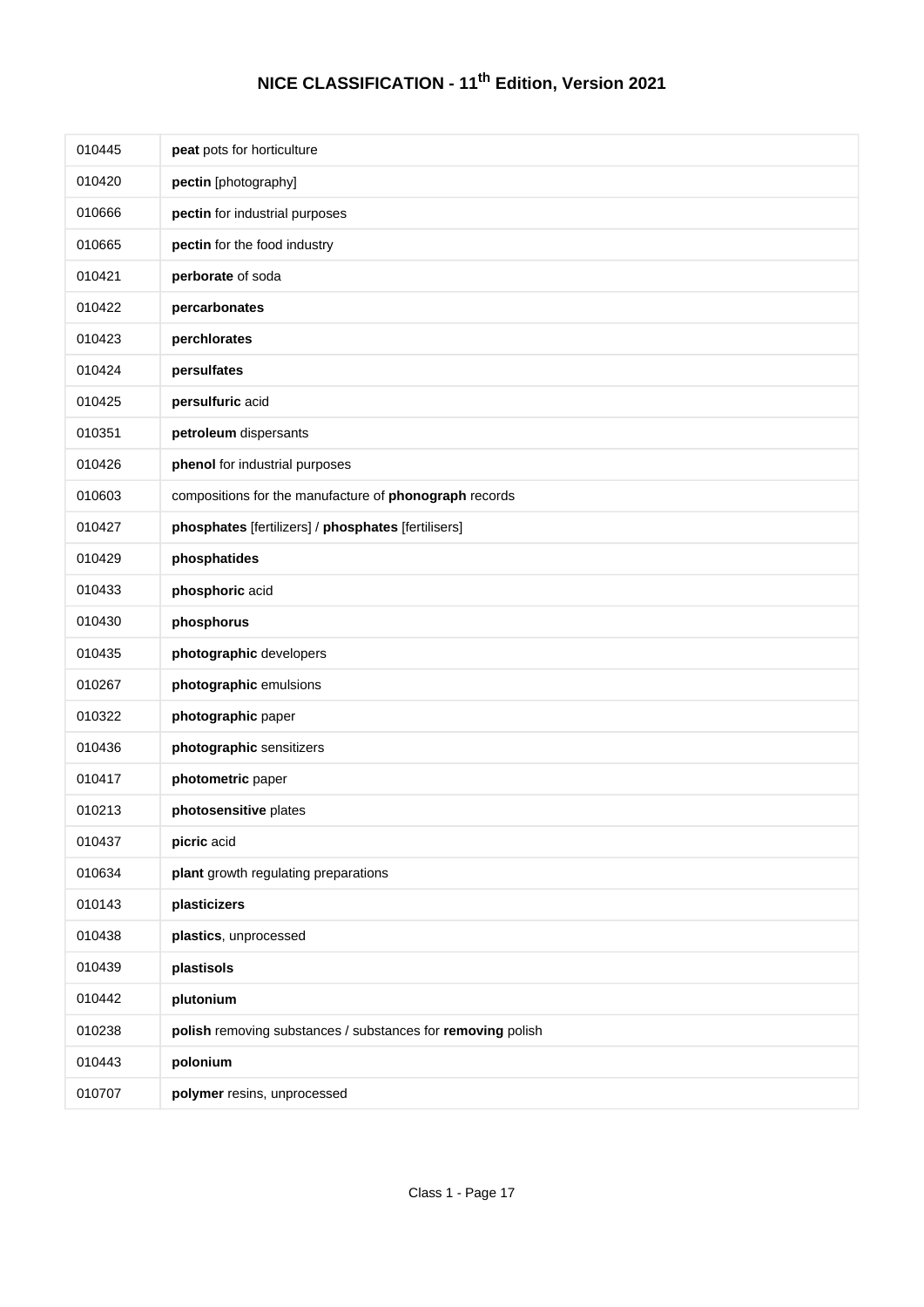| 010446 | potash                                                       |
|--------|--------------------------------------------------------------|
| 010448 | potash water                                                 |
| 010447 | potassium                                                    |
| 010123 | potassium dioxalate                                          |
| 010444 | potato flour for industrial purposes                         |
| 010681 | potting soil                                                 |
| 010643 | power steering fluid                                         |
| 010449 | praseodymium                                                 |
| 010557 | preparations for stimulating cooking for industrial purposes |
| 010540 | preservatives for tiles, except paints and oils              |
| 010210 | preservatives for use in the pharmaceutical industry         |
| 010522 | preparations for preventing the tarnishing of glass          |
| 010377 | preparations for preventing the tarnishing of lenses         |
| 010105 | substances for preventing runs in stockings                  |
| 010450 | promethium                                                   |
| 010026 | propellant gases for aerosols                                |
| 010451 | protactinium                                                 |
| 010326 | protective gases for welding                                 |
| 010452 | protein [raw material]                                       |
| 010699 | proteins for the food industry                               |
| 010697 | proteins for use in manufacture                              |
| 010698 | proteins for use in the manufacture of food supplements      |
| 010453 | pyrogallic acid                                              |
| 010454 | quebracho for industrial purposes                            |
| 010648 | radiator flushing chemicals                                  |
| 010456 | radioactive elements for scientific purposes                 |
| 010458 | radium for scientific purposes                               |
| 010457 | radon                                                        |
| 010526 | rare earths                                                  |
| 010259 | reagent paper, other than for medical or veterinary purposes |
| 010027 | reducing agents for use in photography                       |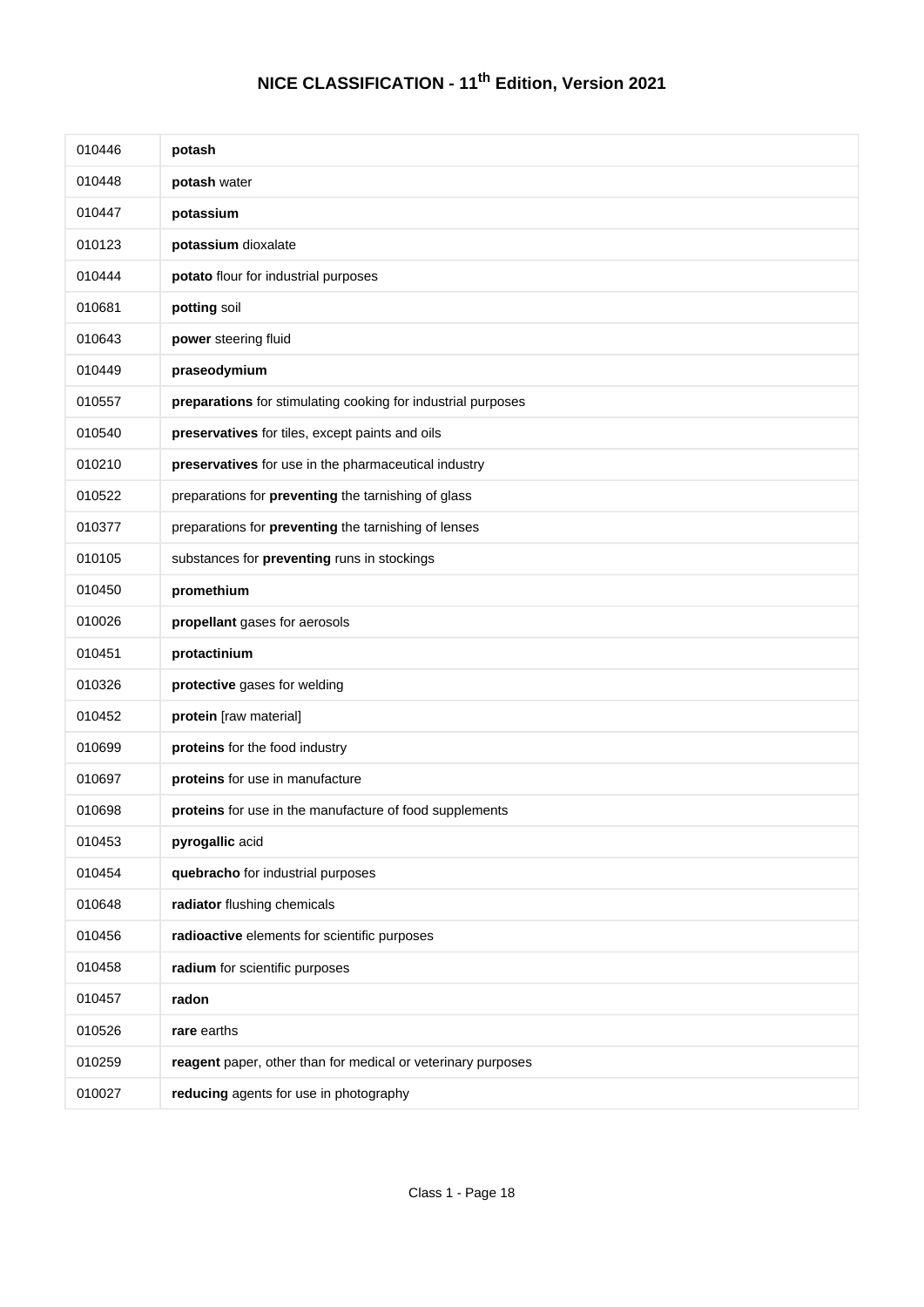| 010459 | refrigerants                                                                                      |
|--------|---------------------------------------------------------------------------------------------------|
| 010246 | renovating preparations for phonograph records                                                    |
| 010032 | compositions for repairing inner tubes of tyres / compositions for repairing inner tubes of tires |
| 010465 | compositions for repairing tyres / compositions for repairing tires                               |
| 010463 | rhenium                                                                                           |
| 010331 | rock salt                                                                                         |
| 010145 | rubber preservatives                                                                              |
| 010466 | rubidium                                                                                          |
| 010114 | saccharin                                                                                         |
| 010057 | sal ammoniac                                                                                      |
| 010678 | sal ammoniac spirits                                                                              |
| 010468 | salicylic acid                                                                                    |
| 010003 | salt for preserving, other than for foodstuffs                                                    |
| 010476 | salt, raw                                                                                         |
| 010469 | saltpeter / salpetre                                                                              |
| 010475 | salts [chemical preparations]                                                                     |
| 010478 | salts [fertilizers] / salts [fertilisers]                                                         |
| 010207 | salts for colouring metal / salts for coloring metal                                              |
| 010261 | salts for galvanic cells / salts for galvanic batteries                                           |
| 010397 | salts for industrial purposes                                                                     |
| 010162 | salts from rare earth metals                                                                      |
| 010561 | salts of alkaline metals                                                                          |
| 010391 | salts of precious metals for industrial purposes                                                  |
| 010470 | samarium                                                                                          |
| 010471 | sauce for preparing tobacco                                                                       |
| 010473 | scandium                                                                                          |
| 010636 | seawater for industrial purposes                                                                  |
| 010043 | seaweeds [fertilizers] / seaweeds [fertilisers]                                                   |
| 010474 | sebacic acid                                                                                      |
| 010480 | seed preserving substances                                                                        |
| 010479 | selenium                                                                                          |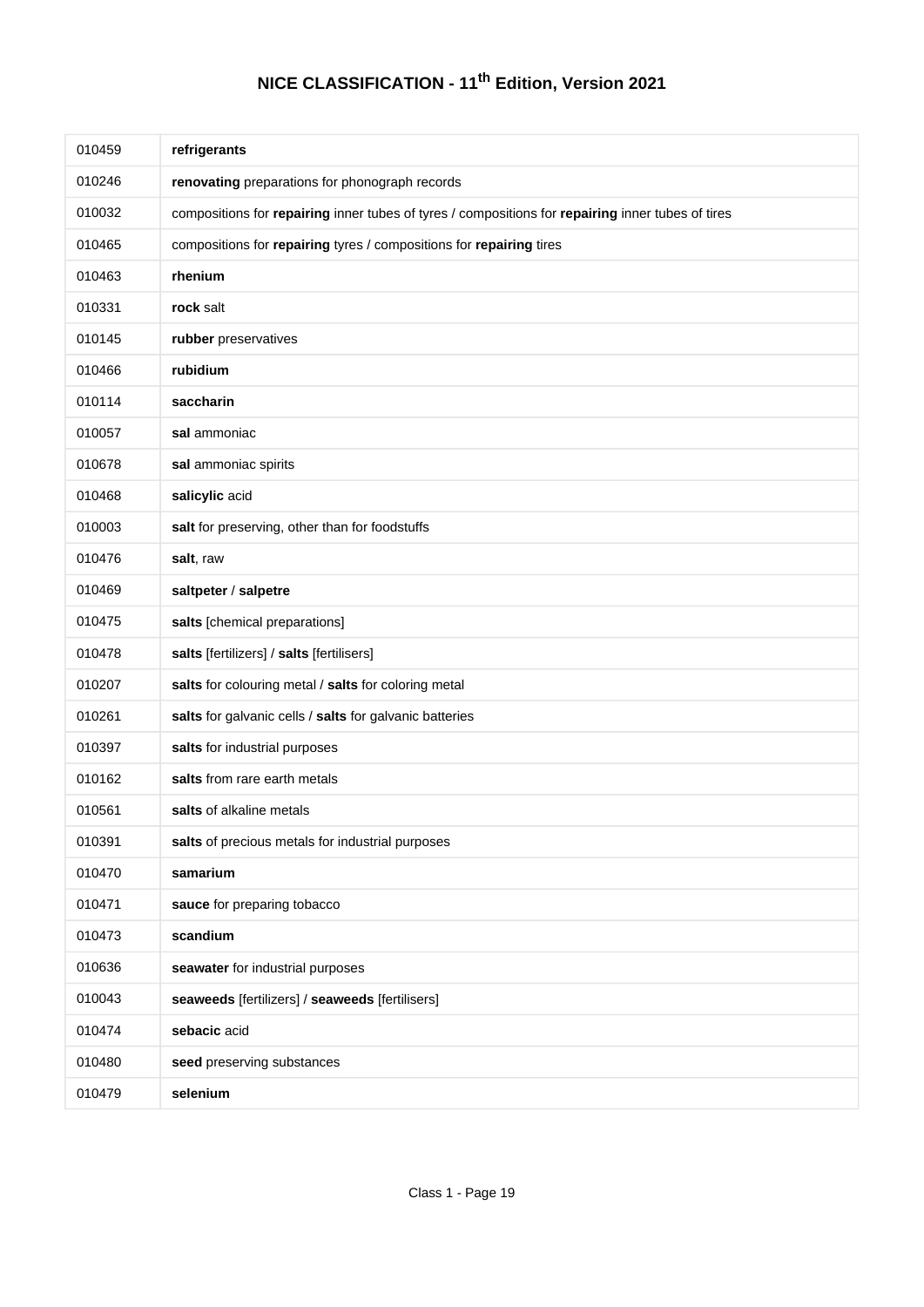| 010090 | self-toning paper [photography]                                                                                       |
|--------|-----------------------------------------------------------------------------------------------------------------------|
| 010212 | sensitized cloth for photography                                                                                      |
| 010581 | sensitized films, unexposed                                                                                           |
| 010418 | sensitized paper                                                                                                      |
| 010269 | sensitized photographic plates                                                                                        |
| 010406 | sensitized plates for offset printing                                                                                 |
| 010232 | separating and unsticking [ungluing] preparations / ungluing preparations / unsticking and separating<br>preparations |
| 010604 | preparations for the separation of greases                                                                            |
| 010481 | silicates                                                                                                             |
| 010483 | silicon                                                                                                               |
| 010689 | silicon carbide [raw material]                                                                                        |
| 010484 | silicones                                                                                                             |
| 010569 | silver nitrate                                                                                                        |
| 010081 | silver salt solutions for silvering                                                                                   |
| 010202 | size for finishing and priming                                                                                        |
| 010077 | size for use in the textile industry                                                                                  |
| 010270 | sizing preparations                                                                                                   |
| 010428 | slag [fertilizers] / slag [fertilisers]                                                                               |
| 010472 | soap [metallic] for industrial purposes                                                                               |
| 010100 | soda ash                                                                                                              |
| 010485 | sodium                                                                                                                |
| 010491 | sodium salts [chemical compounds]                                                                                     |
| 010053 | soil conditioning preparations                                                                                        |
| 010524 | soil for growing                                                                                                      |
| 010487 | soldering chemicals / welding chemicals                                                                               |
| 010584 | soldering fluxes                                                                                                      |
| 010328 | solidified gases for industrial purposes                                                                              |
| 010606 | solvents for varnishes                                                                                                |
| 010499 | soot for industrial or agricultural purposes                                                                          |
| 010410 | sorrel salt                                                                                                           |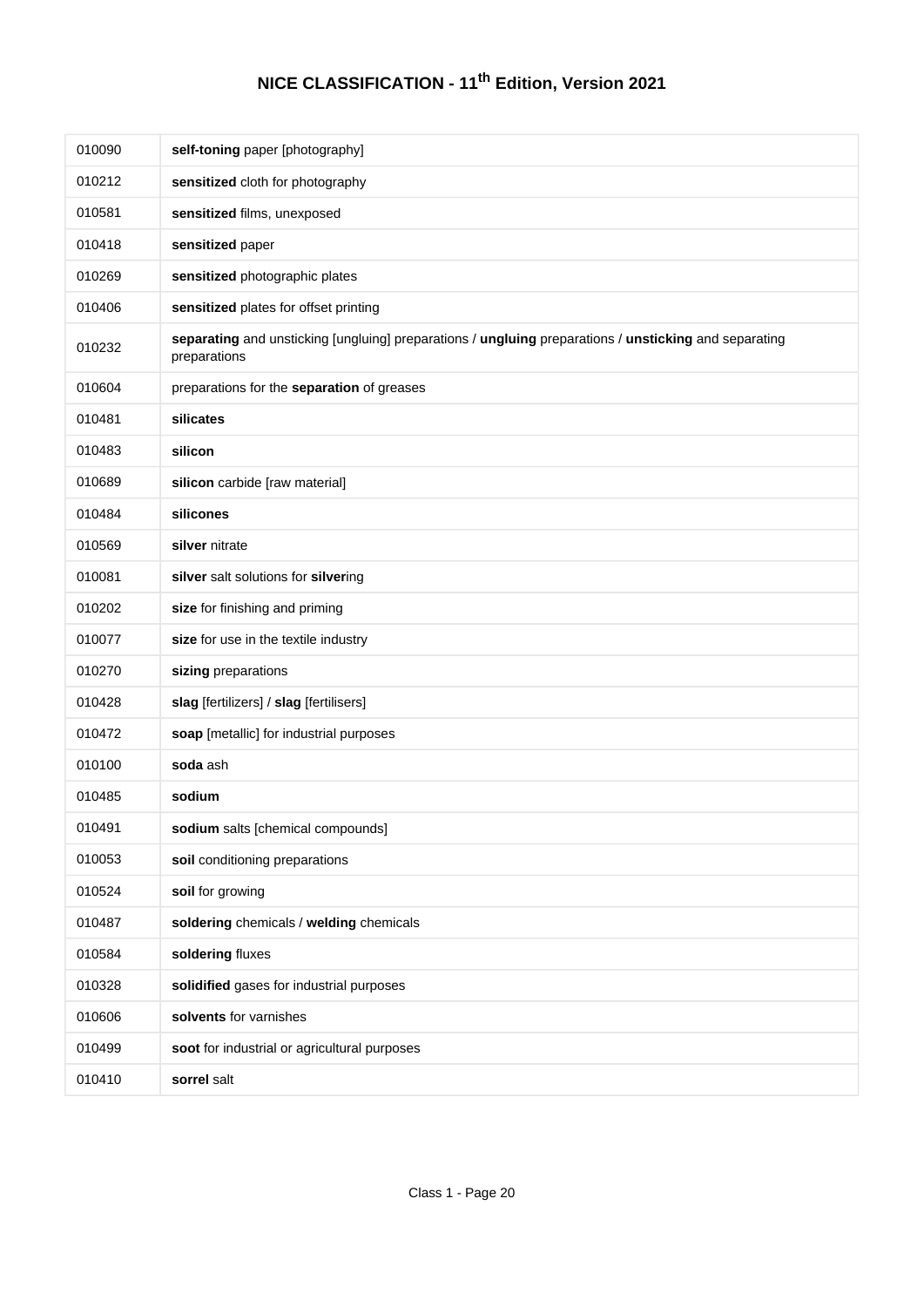| 010496 | spinel [oxide mineral]                                                                                        |
|--------|---------------------------------------------------------------------------------------------------------------|
| 010058 | spirits of salt                                                                                               |
| 010277 | spirits of vinegar [dilute acetic acid]                                                                       |
| 010286 | stain-preventing chemicals for use on fabrics                                                                 |
| 010055 | starch for industrial purposes                                                                                |
| 010566 | starch paste [adhesive], other than for stationery or household purposes                                      |
| 010056 | starch-liquifying chemicals [ungluing agents] / ungluing agents [chemical preparations for liquifying starch] |
| 010497 | stearic acid                                                                                                  |
| 010657 | stem cells, other than for medical or veterinary purposes                                                     |
| 010498 | strontium                                                                                                     |
| 010589 | substrates for soil-free growing [agriculture]                                                                |
| 010555 | sulfates                                                                                                      |
| 010486 | sulfides                                                                                                      |
| 010501 | sulfonic acids                                                                                                |
| 010493 | sulfur                                                                                                        |
| 010503 | sulfuric acid                                                                                                 |
| 010285 | sulfuric ether                                                                                                |
| 010502 | sulfurous acid                                                                                                |
| 010504 | sumac for use in tanning                                                                                      |
| 010431 | superphosphates [fertilizers] / superphosphates [fertilisers]                                                 |
| 010620 | synthetic materials for absorbing oil                                                                         |
| 010455 | synthetic resins, unprocessed / artificial resins, unprocessed                                                |
| 010506 | talc [magnesium silicate]                                                                                     |
| 010507 | tan                                                                                                           |
| 010130 | tan-wood                                                                                                      |
| 010511 | tannic acid                                                                                                   |
| 010508 | tannin                                                                                                        |
| 010509 | tanning substances                                                                                            |
| 010512 | tapioca flour for industrial purposes                                                                         |
| 010514 | tartar, other than for pharmaceutical purposes                                                                |
| 010515 | tartaric acid                                                                                                 |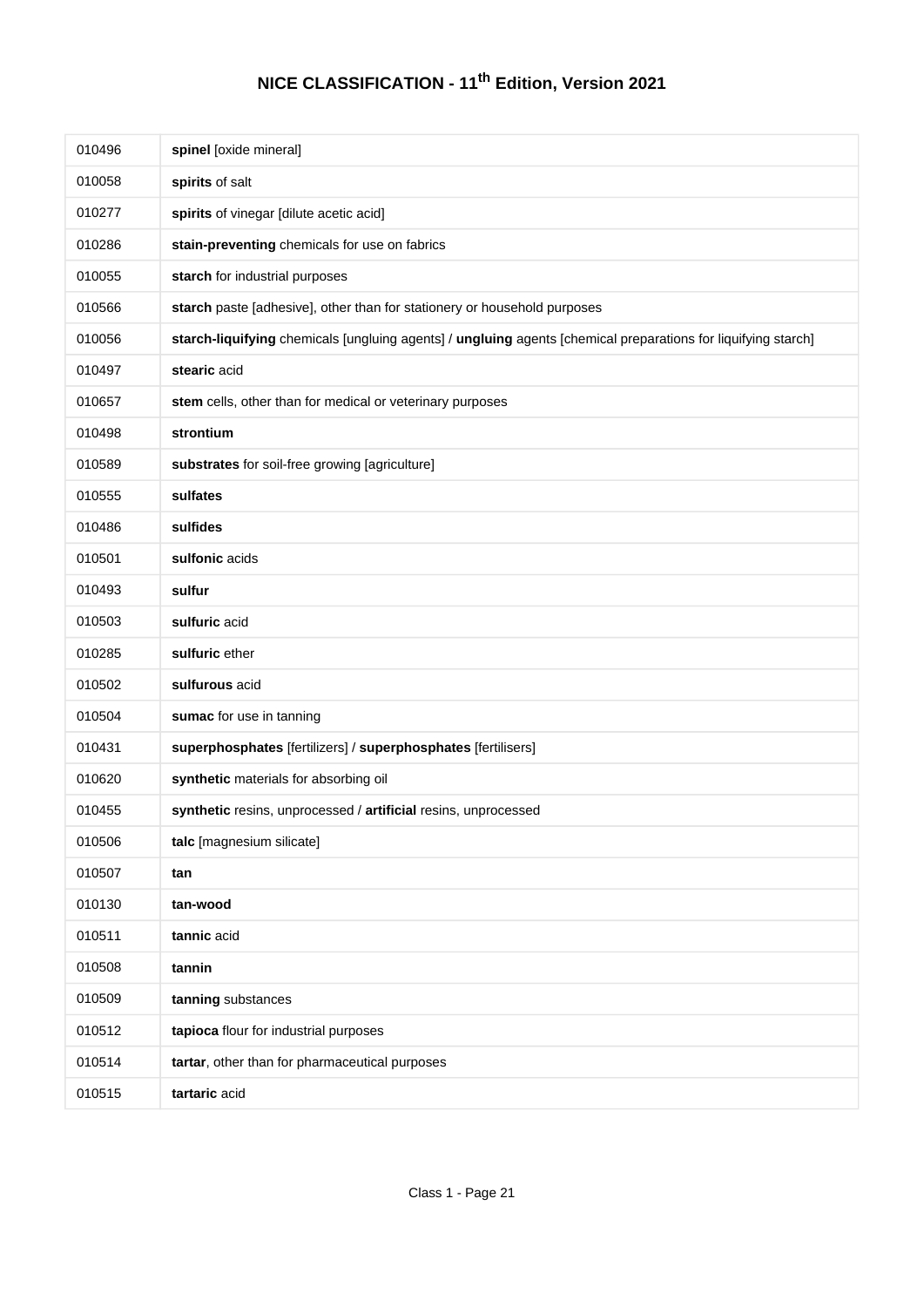| 010685 | tea extracts for the food industry                         |
|--------|------------------------------------------------------------|
| 010687 | tea extracts for use in the manufacture of cosmetics       |
| 010684 | tea extracts for use in the manufacture of pharmaceuticals |
| 010516 | technetium                                                 |
| 010631 | compositions for the manufacture of technical ceramics     |
| 010517 | tellurium                                                  |
| 010682 | metal tempering preparations                               |
| 010518 | tensio-active agents / surface-active chemical agents      |
| 010519 | terbium                                                    |
| 010278 | test paper, chemical                                       |
| 010529 | tetrachlorides                                             |
| 010091 | textile-brightening chemicals                              |
| 010363 | textile-impregnating chemicals                             |
| 010362 | textile-waterproofing chemicals                            |
| 010532 | thallium                                                   |
| 010533 | thiocarbanilide                                            |
| 010535 | thorium                                                    |
| 010295 | compositions for threading                                 |
| 010534 | thulium                                                    |
| 010704 | thymol for industrial purposes                             |
| 010537 | titanite                                                   |
| 010536 | titanium dioxide for industrial purposes                   |
| 010538 | toluol / toluene                                           |
| 010099 | toning baths [photography]                                 |
| 010548 | toning salts [photography]                                 |
| 010705 | topsoil                                                    |
| 010403 | toxic gas neutralizers                                     |
| 010637 | preparations of trace elements for plants                  |
| 010644 | transmission fluid                                         |
| 010706 | transmission oil                                           |
| 010080 | tree cavity fillers [forestry]                             |